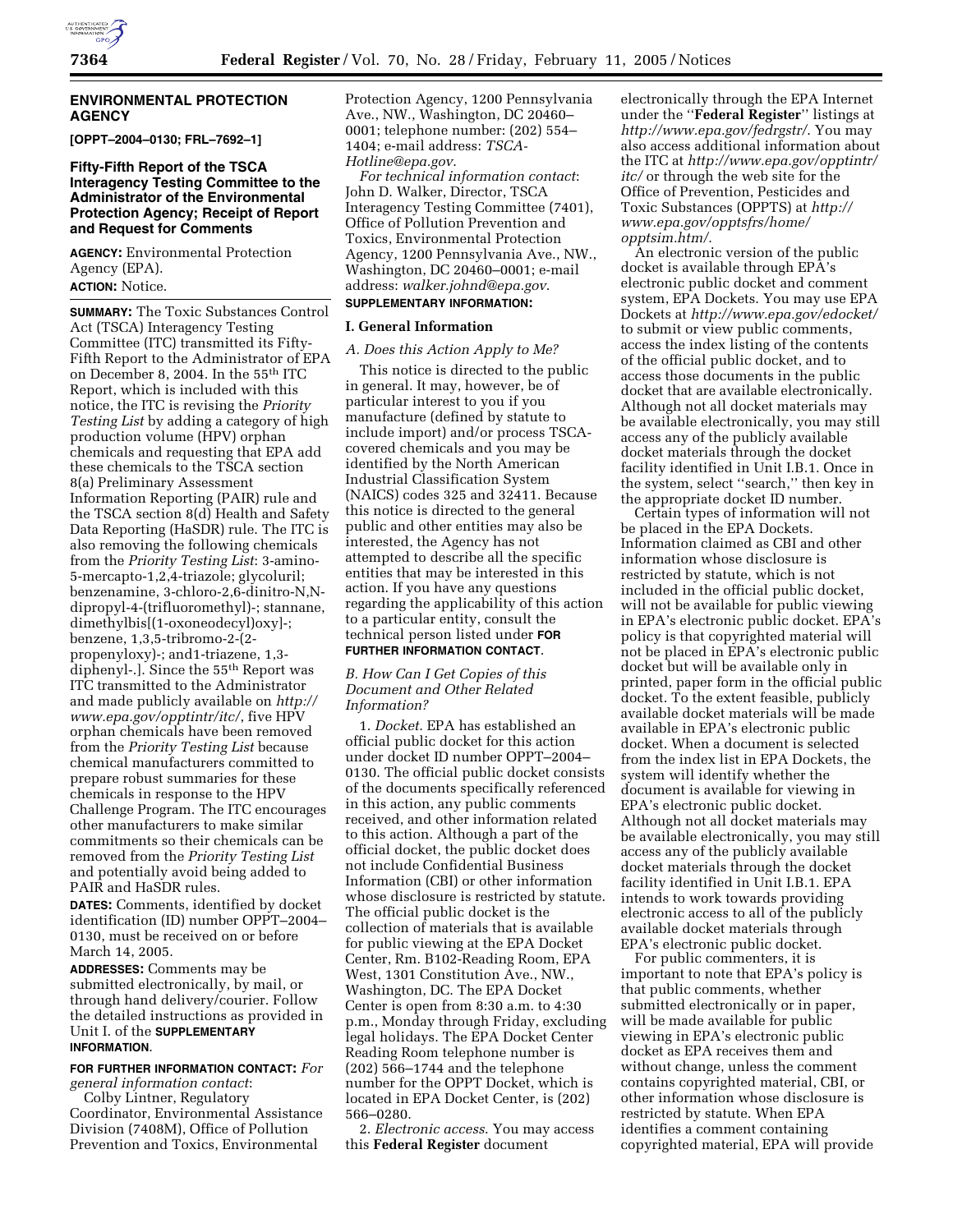a reference to that material in the version of the comment that is placed in EPA's electronic public docket. The entire printed comment, including the copyrighted material, will be available in the public docket.

Public comments submitted on computer disks that are mailed or delivered to the docket will be transferred to EPA's electronic public docket. Public comments that are mailed or delivered to the docket will be scanned and placed in EPA's electronic public docket. Where practical, physical objects will be photographed, and the photograph will be placed in EPA's electronic public docket along with a brief description written by the docket staff.

## *C. How and to Whom Do I Submit Comments?*

You may submit comments electronically, by mail, or through hand delivery/courier. To ensure proper receipt by EPA, identify the appropriate docket ID number in the subject line on the first page of your comment. Please ensure that your comments are submitted within the specified comment period. Comments received after the close of the comment period will be marked ''late.'' EPA is not required to consider these late comments. If you wish to submit CBI or information that is otherwise protected by statute, please follow the instructions in Unit I.D. Do not use EPA Dockets or e-mail to submit CBI or information protected by statute.

1. *Electronically*. If you submit an electronic comment as prescribed in this unit, EPA recommends that you include your name, mailing address, and an email address or other contact information in the body of your comment. Also include this contact information on the outside of any disk or CD ROM you submit, and in any cover letter accompanying the disk or CD ROM. This ensures that you can be identified as the submitter of the comment and allows EPA to contact you in case EPA cannot read your comment due to technical difficulties or needs further information on the substance of your comment. EPA's policy is that EPA will not edit your comment, and any identifying or contact information provided in the body of a comment will be included as part of the comment that is placed in the official public docket, and made available in EPA's electronic public docket. If EPA cannot read your comment due to technical difficulties and cannot contact you for clarification, EPA may not be able to consider your comment.

i. *EPA Dockets*. Your use of EPA's electronic public docket to submit

comments to EPA electronically is EPA's preferred method for receiving comments. Go directly to EPA Dockets at *http://www.epa.gov/edocket/*, and follow the online instructions for submitting comments. Once in the system, select ''search,'' and then key in docket ID number OPPT–2004–0130. The system is an ''anonymous access'' system, which means EPA will not know your identity, e-mail address, or other contact information unless you provide it in the body of your comment.

ii. *E-mail*. Comments may be sent by e-mail to *oppt.ncic@epa.gov*, Attention: Docket ID Number OPPT–2004–0130. In contrast to EPA's electronic public docket, EPA's e-mail system is not an ''anonymous access'' system. If you send an e-mail comment directly to the docket without going through EPA's electronic public docket, EPA's e-mail system automatically captures your email address. E-mail addresses that are automatically captured by EPA's e-mail system are included as part of the comment that is placed in the official public docket, and made available in EPA's electronic public docket.

iii. *Disk or CD ROM*. You may submit comments on a disk or CD ROM that you mail to the mailing address identified in Unit I.C.2. These electronic submissions will be accepted in WordPerfect or ASCII file format. Avoid the use of special characters and any form of encryption.

2. *By mail*. Send your comments to: Document Control Office (7407M), Office of Pollution Prevention and Toxics (OPPT), Environmental Protection Agency, 1200 Pennsylvania Ave., NW., Washington, DC 20460– 0001.

3. *By hand delivery or courier*. Deliver your comments to: OPPT Document Control Office (DCO), EPA East Bldg., Rm. 6428, 1201 Constitution Ave., NW., Washington, DC. Attention: Docket ID Number OPPT–2004–0130. The DCO is open from 8 a.m. to 4 p.m., Monday through Friday, excluding legal holidays. The telephone number for the DCO is (202) 564–8930.

## *D. How Should I Submit CBI to the Agency?*

Do not submit information that you consider to be CBI electronically through EPA's electronic public docket or by e-mail. You may claim information that you submit to EPA as CBI by marking any part or all of that information as CBI (if you submit CBI on disk or CD ROM, mark the outside of the disk or CD ROM as CBI and then identify electronically within the disk or CD ROM the specific information that is CBI). Information so marked will not be

disclosed except in accordance with procedures set forth in 40 CFR part 2.

In addition to one complete version of the comment that includes any information claimed as CBI, a copy of the comment that does not contain the information claimed as CBI must be submitted for inclusion in the public docket and EPA's electronic public docket. If you submit the copy that does not contain CBI on disk or CD ROM, mark the outside of the disk or CD ROM clearly that it does not contain CBI. Information not marked as CBI will be included in the public docket and EPA's electronic public docket without prior notice. If you have any questions about CBI or the procedures for claiming CBI, please consult the technical person listed under **FOR FURTHER INFORMATION CONTACT**.

## *E. What Should I Consider as I Prepare My Comments for EPA?*

We invite you to provide your views and comments on the ITC's 55th Report. You may find the following suggestions helpful for preparing your comments:

1. Explain your views as clearly as possible.

2. Describe any assumptions that you used.

3. Provide copies of any technical information and/or data you used that support your views.

4. Provide specific examples to illustrate your concerns.

5. Make sure to submit your comments by the deadline in this notice.

6. To ensure proper receipt by EPA, be sure to identify the docket ID number assigned to this action in the subject line on the first page of your response. You may also provide the name, date, and **Federal Register** citation.

## **II. Background**

The Toxic Substances Control Act (TSCA) (15 U.S.C. 260l *et seq*.) authorizes the Administrator of the EPA to promulgate regulations under section 4(a) of TSCA requiring testing of chemicals and chemical groups in order to develop data relevant to determining the risks that such chemicals and chemical groups may present to health or the environment. Section 4(e) of TSCA established the ITC to recommend chemicals and chemical groups to the Administrator of the EPA for priority testing consideration. Section 4(e) of TSCA directs the ITC to revise the TSCA section 4(e) *Priority Testing List* at least every 6 months.

## *A. The ITC's 55th Report*

The 55th ITC Report was transmitted to EPA's Administrator on December 8,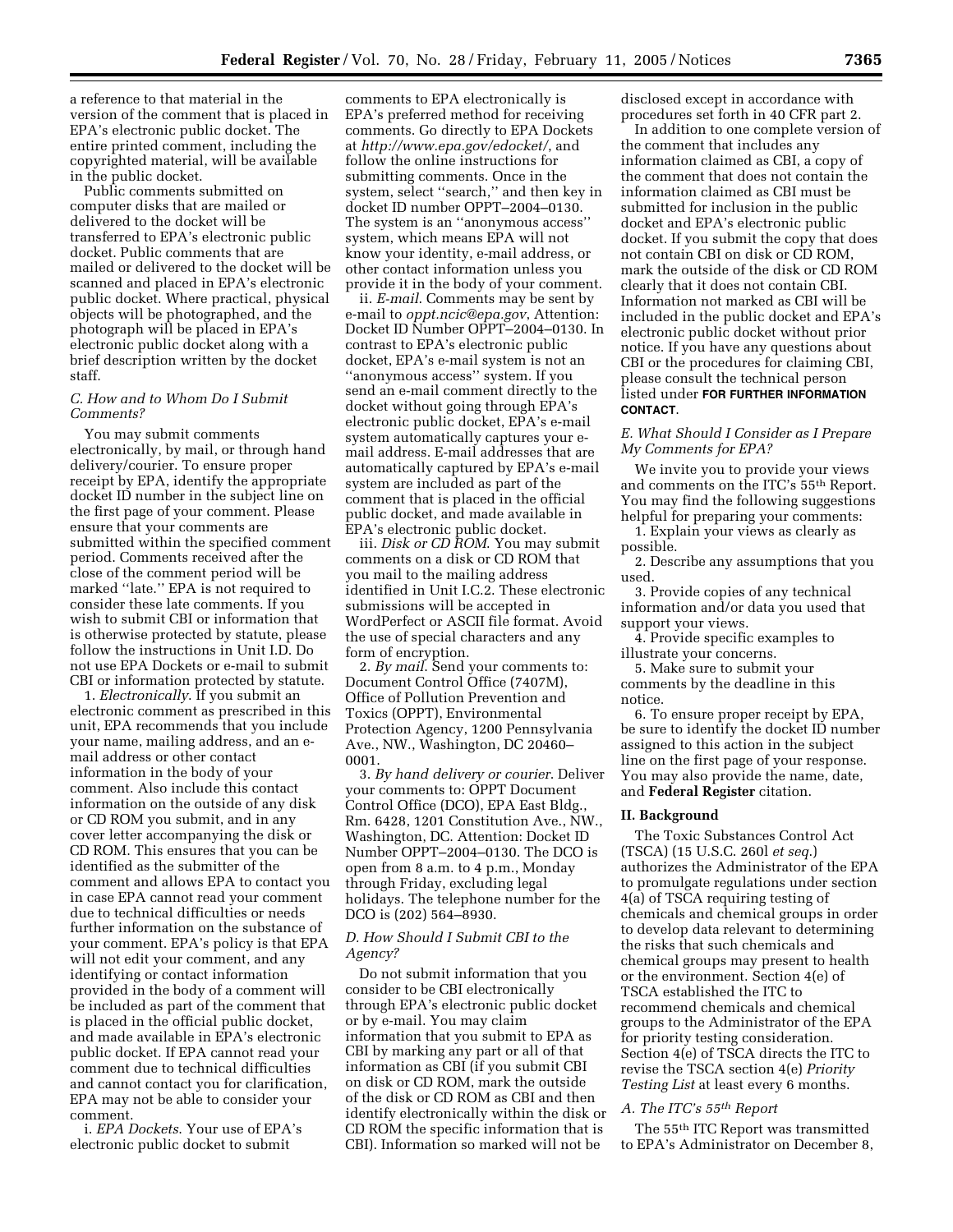2004, and is included in this notice. In the 55th ITC Report, the ITC is revising the *Priority Testing List* by adding a category of HPV orphan chemicals and requesting that EPA add these chemicals to the TSCA section 8(a) PAIR rule and the TSCA section 8(d) HaSDR rule. The ITC is also removing the following chemicals from the *Priority Testing List*: 3-amino-5-mercapto-1,2,4-triazole; glycoluril; benzenamine, 3-chloro-2,6 dinitro-N,N-dipropyl-4- (trifluoromethyl)-; stannane, dimethylbis[(1-oxoneodecyl)oxy]-; benzene, 1,3,5-tribromo-2-(2 propenyloxy)-; and 1-triazene, 1,3 diphenyl-.

## *B. Status of the Priority Testing List*

The current TSCA 4(e) *Priority Testing List* as of December 2004 can be found in Table 1 of the 55<sup>th</sup> ITC Report, which is included in this notice.

## **List of Subjects**

Environmental protection, Chemicals, Hazardous substances.

Dated: February 3, 2005. **Charles M. Auer,** *Director, Office of Pollution Prevention and Toxics.*

## **Fifty-Fifth Report of the TSCA Interagency Testing Committee to the Administrator, U.S. Environmental Protection Agency**

## Table of Contents

Summary

## I. Background

- II. TSCA Section 8 Reporting
- A. TSCA Ssection 8 Reporting Rules
- B. ITC's Use of TSCA Section 8 and Other Information
- C. Previous Requests to Add Chemicals to the TSCA Section 8(a) PAIR Rule
- D. New Requests to Add Chemicals to the TSCA Section 8(a) PAIR and 8(d) HaSDR Rules
- III. ITC's Activities During this Reporting Period (May to November 2004)
- IV. Revisions to the TSCA Section 4(e) *Priority Testing List*
- A. Chemicals Added to the *Priority Testing List*: HPV Orphan Chemicals
- B. Chemicals Removed From the *Priority Testing List*
- 1. 3-Amino-5-mercapto-1,2,4-triazole.
- 2. Glycoluril.
- 3. Benzenamine, 3-chloro-2,6-dinitro-N,Ndipropyl-4-(trifluoromethyl)-.
- 4. Stannane, dimethylbis[(1 oxoneodecyl)oxy]-.
- 5. Benzene, 1,3,5-tribromo-2-(2 propenyloxy)-.
- 6. 1-Triazene, 1,3-diphenyl-.
- V. References
- VI. The TSCA Interagency Testing Committee

#### **Summary**

In this 55th ITC Report, the ITC is revising the *Priority Testing List* by adding a category of High Production Volume (HPV) orphan chemicals and requesting that EPA add these chemicals to the Toxic Substances Control Act (TSCA) section 8(a) Preliminary Assessment Information Reporting (PAIR) rule and the TSCA section 8(d) Health and Safety Data Reporting (HaSDR) rule. The ITC is also removing the following chemicals from the *Priority Testing List*: 3-amino-5 mercapto-1,2,4-triazole; glycoluril; benzenamine, 3-chloro-2,6-dinitro-N,Ndipropyl-4-(trifluoromethyl)-; stannane, dimethylbis[(1-oxoneodecyl)oxy]-; benzene, 1,3,5-tribromo-2-(2-propenyloxy)-; and 1 triazene, 1,3-diphenyl-.

The TSCA section 4(e) *Priority Testing List* is Table 1 of this unit.

| TABLE 1.—THE TSCA SECTION 4(E) PRIORITY TESTING LIST (NOVEMBER 2004) |  |  |  |  |
|----------------------------------------------------------------------|--|--|--|--|
|----------------------------------------------------------------------|--|--|--|--|

| <b>ITC Report</b> | Date          | Chemical name/group                                         | Action      |
|-------------------|---------------|-------------------------------------------------------------|-------------|
| 31                | January 1993  | 13 Chemicals with insufficient dermal absorption rate data  | Designated  |
| 32                | May 1993      | 16 Chemicals with insufficient dermal absorption rate data  | Designated  |
| 35                | November 1994 | 4 Chemicals with insufficient dermal absorption rate data   | Designated  |
| 37                | November 1995 | 4-Tert-butylphenol and Branched nonylphenol (mixed isomers) | Recommended |
| 41                | November 1997 | Phenol, 4-(1,1,3,3-tetramethylbutyl)-                       | Recommended |
| 47                | November 2000 | 9 Indium compounds                                          | Recommended |
| 51                | November 2002 | 18 Vanadium compounds                                       | Recommended |
| 53                | November 2003 | 3 Pyridinamines                                             | Recommended |
| 53                | November 2003 | 20 Tungsten compounds                                       | Recommended |
| 55                | November 2004 | HPV orphan chemicals                                        | Recommended |

#### **I. Background**

The ITC was established by section 4(e) of TSCA ''to make recommendations to the Administrator respecting the chemical substances and mixtures to which the Administrator should give priority consideration for the promulgation of rules for testing under section 4(a).... At least every six months ..., the Committee shall make such revisions to the *Priority Testing List* as it determines to be necessary and transmit them to the Administrator together with the Committee's reasons for the revisions'' (Public Law 94–469, 90 Stat. 2003 *et seq*., 15 U.S.C. 2601 *et seq*.). ITC Reports are available from the ITC's web site (*http://www.epa.gov/ opptintr/itc/*) within a few days of

submission to the Administrator and from the EPA's web site *http://www.epa.gov/ fedrgstr/* after publication in the **Federal Register**. The ITC produces its revisions to the *Priority Testing List* with administrative and technical support from the ITC Staff and ITC Members and their U.S. Government organizations, and contract support provided by EPA. ITC Members and Staff are listed at the end of this report.

### **II. TSCA Section 8 Reporting**

#### *A. TSCA Section 8 Reporting Rules*

Following receipt of the ITC's Report (and the revised *Priority Testing List*) by the EPA Administrator, the EPA's Office of Pollution Prevention and Toxics (OPPT) may add the

chemicals from the revised *Priority Testing List* to the TSCA section 8(a) Preliminary Assessment Information Reporting (PAIR) and TSCA section 8(d) Health and Safety Data Reporting (HaSDR) rules. The PAIR rule requires producers and importers of chemicals added to the *Priority Testing List* to submit production and exposure reports (*http://www.epa.gov/opptintr/chemtest/ pairform.pdf/*). The HaSDR rule requires producers, importers and processors of all chemicals added to the *Priority Testing List* to submit unpublished health and safety studies under TSCA section 8(d) that must be in compliance with the revised HaSDR rule (Ref. 1). All submissions must be received by the EPA within 90 days of the reporting rules **Federal Register** publication date.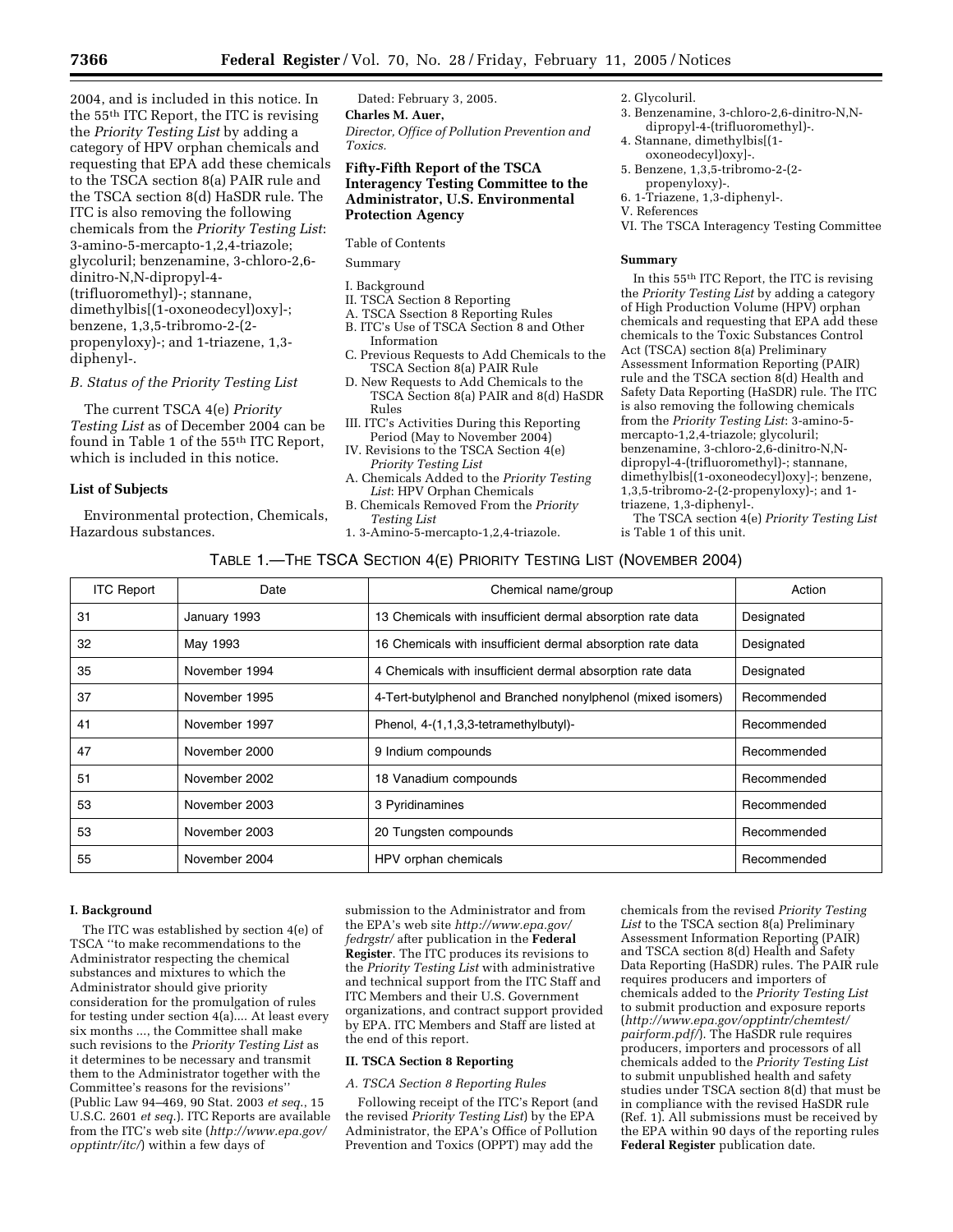#### *B. ITC's Use of TSCA Section 8 and Other Information*

The ITC's use of TSCA section 8 and other information is described in previous ITC Reports (*http://www.epa.gov/opptintr/itc/ rptmain.htm/*).

#### *C. Previous Requests to Add Chemicals to the TSCA Section 8(a) PAIR Rule*

In its 53rd Report, the ITC requested that EPA add 3 pyridinamines and 20 tungsten compounds to the TSCA section 8(a) PAIR rule (Ref. 2). On December 7, 2004, EPA issued a final rule, pursuant to TSCA section 8(a) requiring producers and importers of these 23 chemicals to report production, importation, and exposure data to EPA (Ref. 3).

#### *D. New Requests to Add Chemicals to the TSCA Section 8(a) PAIR and 8(d) HaSDR Rules*

In this report, the ITC is requesting that EPA add the HPV orphan chemicals listed in Appendix A to the TSCA section 8(a) PAIR and 8(d) HaSDR rules. The ITC is requesting that these HPV orphan chemicals be added to the TSCA section 8(a) PAIR and 8(d) HaSDR rules because no voluntary studies have been submitted to the EPA in response to the HPV Challenge Program (*http:// www.epa.gov/opptintr/chemrtk/volchall.htm/* ).

### **III. ITC's Activities During this Reporting Period (May to November 2004)**

During this reporting period, the ITC reviewed the reports submitted in response to the June 11, 2003, PAIR rule (Ref. 4) and the May 4, 2004, TSCA section 8(d) HaSDR rule (Ref. 5). The ITC is continuing to review these reports.

The ITC also met with EPA to discuss procedures for making data publicly available on HPV orphan chemicals (HPV chemicals for which no sponsors have volunteered to develop and submit robust summaries to the EPA). The ITC's discussions with EPA are described in section IV. of this report.

As noted in the 51<sup>st</sup> and 54<sup>th</sup> ITC Reports (Refs. 6 and 7), the ITC continues to request the following information on vanadium compounds:

1. Recent non-CBI estimates of annual production or importation volume data and trends, and use information, including percentages of production or importation that are associated with different uses.

2. Estimates of the number of humans and concentrations of vanadium chemicals to which humans may be exposed in each relevant manufacturing or processing scenario.

3. Health effects data including pharmacokinetics, genotoxicity, subchronic toxicity, reproductive and developmental toxicity, and any human data from occupationally exposed workers.

The ITC seeks this information in order to adequately assess the extent and degree of exposure and potential hazard associated with the various forms of vanadium.

In addition, the ITC is concerned that some of these compounds may be released into fly ash ponds at power plants, petroleum and

chemical refineries, and mining sites and could be toxic to avian and wildlife species as exemplified by a recent report of dead and dying Canada geese at a petroleum refinery fly ash pond in Delaware. In these geese, the vanadium concentrations in pooled liver and kidney samples were 57 and 226 µg/gram (g) dry weight, respectively. Background concentrations of vanadium in various tissues of higher vertebrates, including waterfowl, rarely exceed 1 µg/g dry weight. Limited data are available on vanadium toxicity in birds and other wildlife making it difficult to interpret the findings from the geese die-off.

The ITC knows that vanadium is released into impoundments at 172 facilities in 33 states and that the TRI does not have vanadium concentrations for these impoundments. The ITC is soliciting data on concentrations and species of vanadium compounds in impoundments at power plants, petroleum and chemical refineries, and mining sites and information on the use, release, and presence of vanadium compounds at these facilities. The ITC needs these data and information to determine if avian wildlife in the vicinity of the 172 facilities are at risk from exposure to vanadium compounds. If you have any questions regarding the applicability of this action to a particular entity, consult the technical person listed under **FOR FURTHER INFORMATION CONTACT**.

#### **IV. Revisions to the TSCA Section 4(e) Priority Testing List**

#### *A. Chemicals Added to the Priority Testing List: HPV Orphan Chemicals*

1. *Recommendation*. EPA requests that the ITC add the category HPV orphan chemicals listed in Appendix A of this report to the *Priority Testing List* to obtain importation, production, use, and exposure information as well as unpublished physical/chemical property, environmental fate, health effects, and ecological effects information to meet U.S. Government data needs.

2. *Rationale for recommendation*. While the success of the HPV Challenge Program has been significant, hundreds of chemicals that were eligible for sponsorship in the Program continue to remain unsponsored. These chemicals are referred to as ''orphans.'' There is little or no publicly available information regarding the potential hazards associated with these chemicals. EPA remains committed to obtain basic screening level hazard information on these chemicals through voluntary sponsorship, as well as through TSCA information gathering and test rules, as necessary.

3. *Supporting information*. In developing the list of HPV orphan chemicals presented in Appendix A of this report, EPA considered all of the HPV orphan chemicals and then removed selected HPV orphan chemicals. The HPV orphan chemicals presented in Appendix  $\overrightarrow{A}$  of this report do not include those HPV orphan chemicals that:

a. Had 2002 Inventory Update rule reported production/importation volumes > one million pounds (*http://www.epa.gov/ oppt/iur/iur02/index.htm/* ) and were proposed for testing in the first HPV test rule  $(Ref. 8)$ .

b. Meet the ''No Longer HPV'' criteria (i.e., chemicals with production/importation volumes < 1 million pounds based on 1998 and 2002 Inventory Update Rule data (*http:/ /www.epa.gov/oppt/iur/iur02/index.htm/*)).

c. Are being considered for a second HPV TSCA section 4 test rule because they may meet the TSCA section 4(a)(1)(B) statutory requirements.

At EPA's request, the ITC encourages manufacturers of these chemicals to visit the EPA's HPV Challenge Program web site (*http://www.epa.gov/opptintr/chemrtk/ volchall.htm/*) and to make a commitment to sponsor these chemicals at the present time, before regulatory actions are initiated. EPA will initiate development of TSCA section 8(a) PAIR and 8(d) HaSDR rules soon after these chemicals are added to the *Priority Testing List* and the ITC's 55th Report is published in the **Federal Register**. Also at EPA's request, the ITC encourages the submission of robust summaries of studies submitted under the TSCA section 8(d) HaSDR rule to facilitate EPA's review of the unpublished TSCA section 8(d) studies (see USEPA. 1999. Draft Guidance on Developing Robust Summaries. October 22, 1999 (*http:/ /www.epa.gov/chemrtk/robsumgd.htm/*)). While some of the HPV orphan chemicals have been previously added to the TSCA section 8(d) HaSDR rule, all of the sunset dates for these chemicals have expired (see Appendix A of this report), thus new and so far unreported studies would need to be submitted. Information about the environmental fate and potential hazards associated with these chemicals when combined with information about exposure and uses will allow the EPA and others to evaluate and prioritize potential health and environmental effects and determine the need for test rules under TSCA section 4(a). If you have any questions regarding the applicability of this action to a particular entity, consult the technical person listed under **FOR FURTHER INFORMATION CONTACT**.

4. *Information needs*. For each individual substance listed in Appendix A of this report, EPA needs the following information to assess the extent and degree of exposure and potential hazard associated with these substances:

a. Production, importation, processing, use and associated exposure information that is captured under the TSCA section 8(a) PAIR form.

b. Unpublished studies of:

i. Physical/chemical properties and environmental fate for the properties listed in 40 CFR 716.50 as well as melting point and boiling point.

ii. Health effects including pharmacokinetics, genotoxicity, acute toxicity, subacute toxicity, subchronic toxicity, chronic toxicity, reproductive toxicity, developmental toxicity, immunotoxicity, neurotoxicity, and oncogenicity/carcinogenicity.

iii. Ecological effects including acute and chronic toxicity studies of aquatic and terrestrial vertebrates and invertebrates and aquatic plants.

c. Only studies where the recommended HPV orphan chemical is  $\geq 90\%$  of the test substance by weight should be submitted. In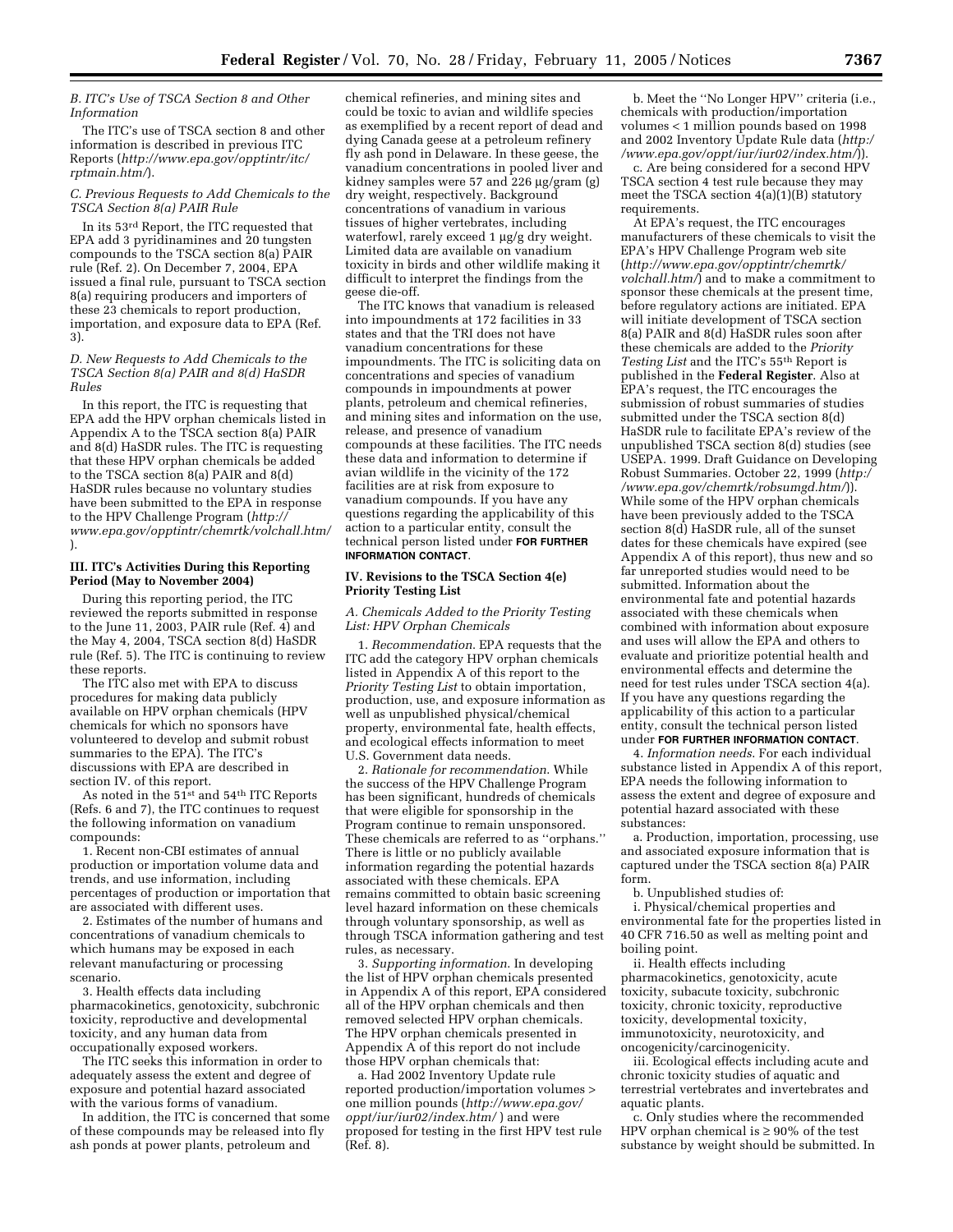addition, only studies that were conducted using TSCA, Federal Insecticide, Fungicide, and Rodenticide Act (FIFRA), Organization for Economic Cooperation and Development (OECD), or other internationally accepted test guidelines or voluntary consensus standards should be submitted. Studies performed where the recommended HPV orphan chemical is < 90% of the test substance by weight are not requested at this time.

## *B. Chemicals Removed From the Priority Testing List*

1. *3-Amino-5-mercapto-1,2,4-triazole*. 3- Amino-5-mercapto-1,2,4-triazole (Chemical Abstracts Service Registry Number (CAS No.) 16691–43–3 ) was added to the *Priority Testing List* in the ITC's 42nd Report to obtain annual production/importation volumes and trends, use, exposure, and health effects data (Ref. 9). The addition was based on concerns that 3-amino-5-mercapto-1,2,4-triazole was structurally related to 3-amino-1,2,4-triazole (Amitrol®), a herbicide that affects thyroid hormone activity (Ref. 10). In response to the ITC's request, the EPA added 3-amino-5 mercapto-1,2,4-triazole to the July 24, 2000, PAIR rule (Ref. 11) and the May 4, 2004 HaSDR rule (Ref. 5). Numerous studies were submitted in response to the HaSDR rule. These studies are summarized in this unit. 3- Amino-5-mercapto-1,2,4-triazole was positive in the mouse bone marrow micronucleus test, clastogenic to rat lymphocytes, but not mutagenic in the Ames assay using strains TA98, 100, 1535, and 1537 or in the *E. coli* assay, using strain WP2 uvrA-. 3-Amino-5 mercapto-1,2,4-triazole was a mild eye and skin irritant, but not a skin sensitizer. In a 4 week inhalation study the no observed effect level of 3-amino-5-mercapto-1,2,4-triazole was 20 milligram/meter cubed (mg/m3).

3-Amino-5-mercapto-1,2,4-triazole is being removed from the *Priority Testing List* because information submitted in response to the PAIR rule suggested that 3-amino-5 mercapto-1,2,4-triazole is an on-site intermediate and the production/importation volumes were lower than the 250,000 pounds of 3-amino-5-mercapto-1,2,4-triazole imported into the United States in 1993 (Ref. 9).

2. *Glycoluril*. Glycoluril (CAS No. 496–46– 8) was also added to the *Priority Testing List* in the ITC's 42nd Report to obtain annual production/importation volumes and trends, use, exposure, and health effects data. The addition was based on a potential for human exposure and a suspicion of carcinogenicity (Ref. 9). In response to the ITC's request, the EPA added glycoluril to the July 24, 2000 PAIR rule (Ref. 11) and the May 4, 2004 HaSDR rule (Ref. 5). No studies were submitted in response to the HaSDR rule.

Glycoluril is being removed from the *Priority Testing List* because information submitted in response to the PAIR rule suggested that glycoluril is an on-site intermediate and the production/importation volumes were less than the 10,000 to 1,000,000 pounds of non-CBI annual production/importation volumes reported to the EPA in 1986, 1990, and 1994 (Ref. 9).

3. *Benzenamine, 3-chloro-2,6-dinitro-N,Ndipropyl-4-(trifluoromethyl)-*. Benzenamine, 3-chloro-2,6-dinitro-N,N-dipropyl-4-

(trifluoromethyl)- (aka 3-Chlorotrifluralin  $(CAS No. 29091–20–1)$  was added to the *Priority Testing List* in the ITC's 48th Report to obtain information on uses, exposures, environmental releases, pharmacokinetics, subchronic toxicity, mutagenicity, reproductive and developmental effects, carcinogenicity, and ecological effects (Ref. 12). Benzenamine, 3-chloro-2,6-dinitro-N,Ndipropyl-4-(trifluoromethyl)- was added to the *Priority Testing List* because it has an estimated bioconcentration factor (BCF) of 7,700 and is a chlorinated analog of trifluralin (CAS No. 1582–09–8), the herbicide that causes adverse effects in experimental animals and is considered to be a possible human carcinogen by the EPA (Ref. 12).

In response to the ITC's request, the EPA added benzenamine, 3-chloro-2,6-dinitro-N,N-dipropyl-4-(trifluoromethyl)- to the June 11, 2003 PAIR rule (Ref. 4) and the May 4, 2004 TSCA section 8(d) HaSDR rule (Ref. 5). No information was submitted in response to the PAIR or HaSDR rules. The ITC is removing benzenamine, 3-chloro-2,6-dinitro-N,N-dipropyl-4-(trifluoromethyl)- from the *Priority Testing List* because the PAIR rule did not provide any additional exposure information implying that benzenamine, 3 chloro-2,6-dinitro-N,N-dipropyl-4- (trifluoromethyl)- is not produced at greater than 1,000 pounds per site.

4. *Stannane, dimethylbis[(1 oxoneodecyl)oxy]-*. Stannane, dimethylbis[(1 oxoneodecyl)oxy]- (CAS No. 68928–76–7) was added to the *Priority Testing List* in the ITC's 49th Report to obtain use, exposure, environmental fate, health effects, and ecological effects data (Ref. 13). Stannane, dimethylbis[(1-oxoneodecyl)oxy]- was added to the *Priority Testing List* because it has an estimated BCF of 8,600 and signs of toxicity, including neurotoxic effects that were observed in a rat oral gavage study (Ref. 13).

In response to the ITC's request, the EPA added stannane, dimethylbis[(1 oxoneodecyl)oxy]- to the June 11, 2003 PAIR rule (Ref. 4) and the May 4, 2004 TSCA section 8(d) HaSDR rule (Ref. 5). No information was submitted in response to the HaSDR rule. The ITC is removing stannane, dimethylbis[(1-oxoneodecyl)oxy]- from the *Priority Testing List* because the information submitted in response to the PAIR rule suggested that the production/importation volumes of stannane, dimethylbis[(1 oxoneodecyl)oxy]- were not greater than the 10,000–500,000 pounds of non-CBI production/importation volumes reported to the EPA in 2002 (*http://www.epa.gov/oppt/ iur/iur02/index.htm/*).

5. *Benzene, 1,3,5-tribromo-2-(2 propenyloxy)-*. Benzene, 1,3,5-tribromo-2-(2 propenyloxy)- (CAS No. 3278–89–5) was added to the *Priority Testing List* in the ITC's 50th Report to obtain use, exposure, environmental fate, health effects, and ecological effects data (Ref. 14). Benzene, 1,3,5-tribromo-2-(2-propenyloxy)- was added to the *Priority Testing List* because of an estimated BCF of 4,000 and potential for exposure from its use as a flame retardant for expanded polystyrene insulation board (Ref. 14).

In response to the ITC's request, the EPA added benzene, 1,3,5-tribromo-2-(2-

propenyloxy)- to the June 11, 2003 PAIR rule (Ref. 4) and the May 4, 2004 TSCA section 8(d) HaSDR rule (Ref. 5). Information submitted in response to the HaSDR rule indicated that the concentrated chemical may be slightly irritating to the skin. The ITC is removing benzene, 1,3,5-tribromo-2-(2 propenyloxy)- from the *Priority Testing List* because the information submitted in response to the PAIR rule suggested that the production/importation volumes of benzene, 1,3,5-tribromo-2-(2-propenyloxy)- were not greater than 10,000–500,000 pounds of non-CBI production/importation volumes reported to the EPA in 2002 (*http:// www.epa.gov/oppt/iur/iur02/index.htm/*).

6. *1-Triazene, 1,3-diphenyl-*. 1-Triazene, 1,3-diphenyl- (aka diazoaminobenzene (CAS No. 136–35–6) was added to the *Priority Testing List* in the ITC's 50th Report to obtain annual production/importation volumes and trends, use, exposure, and health effects data (Ref. 14). 1-Triazene, 1,3-diphenyl- was added to the *Priority Testing List* because it is a predicted carcinogen based on its metabolism and similarity in toxic effects to benzene and aniline (Ref. 14).

In response to the ITC's request, the EPA added 1-triazene, 1,3-diphenyl- to the June 11, 2003 PAIR rule (Ref. 4) and the May 4, 2004 TSCA section 8(d) HaSDR rule (Ref. 5). No information was submitted in response to the PAIR or HaSDR rules. The ITC is removing 1-triazene, 1,3-diphenyl- from the *Priority Testing List* because the PAIR rule did not provide any additional exposure information implying that 1-triazene, 1,3 diphenyl- is not produced at greater than 1,000 pounds per site.

## **V. References**

1. EPA. 1998. Revisions to Reporting Regulations Under TSCA Section 8(d). Direct Final Rule. **Federal Register** (63 FR 15765, April 1, 1998) (FRL–5750–4). Available online at: *http://www.epa.gov/fedrgstr/*.

2. ITC. 2004. Fifty-Third Report of the ITC. **Federal Register** (69 FR 2467, January 15, 2004) (FRL–7335–2). Available online at: *http://www.epa.gov/fedrgstr/*.

3. EPA. 2004. Preliminary Assessment Information Reporting; Addition of Certain Chemicals. Final Rule. **Federal Register** (69 FR 70552, December 7, 2004) (FRL–7366–8). Available online at: *http://www.epa.gov/ fedrgstr/*.

4. EPA. 2003. Preliminary Assessment Information Reporting; Addition of Certain Chemicals. Final Rule. **Federal Register** (68 FR 34832, June 11, 2003) (FRL–7306–7). Available online at: *http://www.epa.gov/ fedrgstr/*.

5. EPA. 2004. Health and Safety Data Reporting; Addition of Certain Chemicals. Final Rule. **Federal Register** (69 FR 24517, May 4, 2004) (FRL–7322–8). Available online at: *http://www.epa.gov/fedrgstr/*.

6. ITC. 2003. Fifty-First Report of the ITC. **Federal Register** (68 FR 8976, February 26, 2003) (FRL–7285–7). Available online at: *http://www.epa.gov/fedrgstr/*.

7. ITC. 2004. Fifty-Fourth Report of the ITC. **Federal Register** (69 FR 33527, June 15, 2004) (FRL–7359–6). Available online at: *http://www.epa.gov/fedrgstr/*.

8. EPA. 2000. Testing of Certain High Production Volume Chemicals. Proposed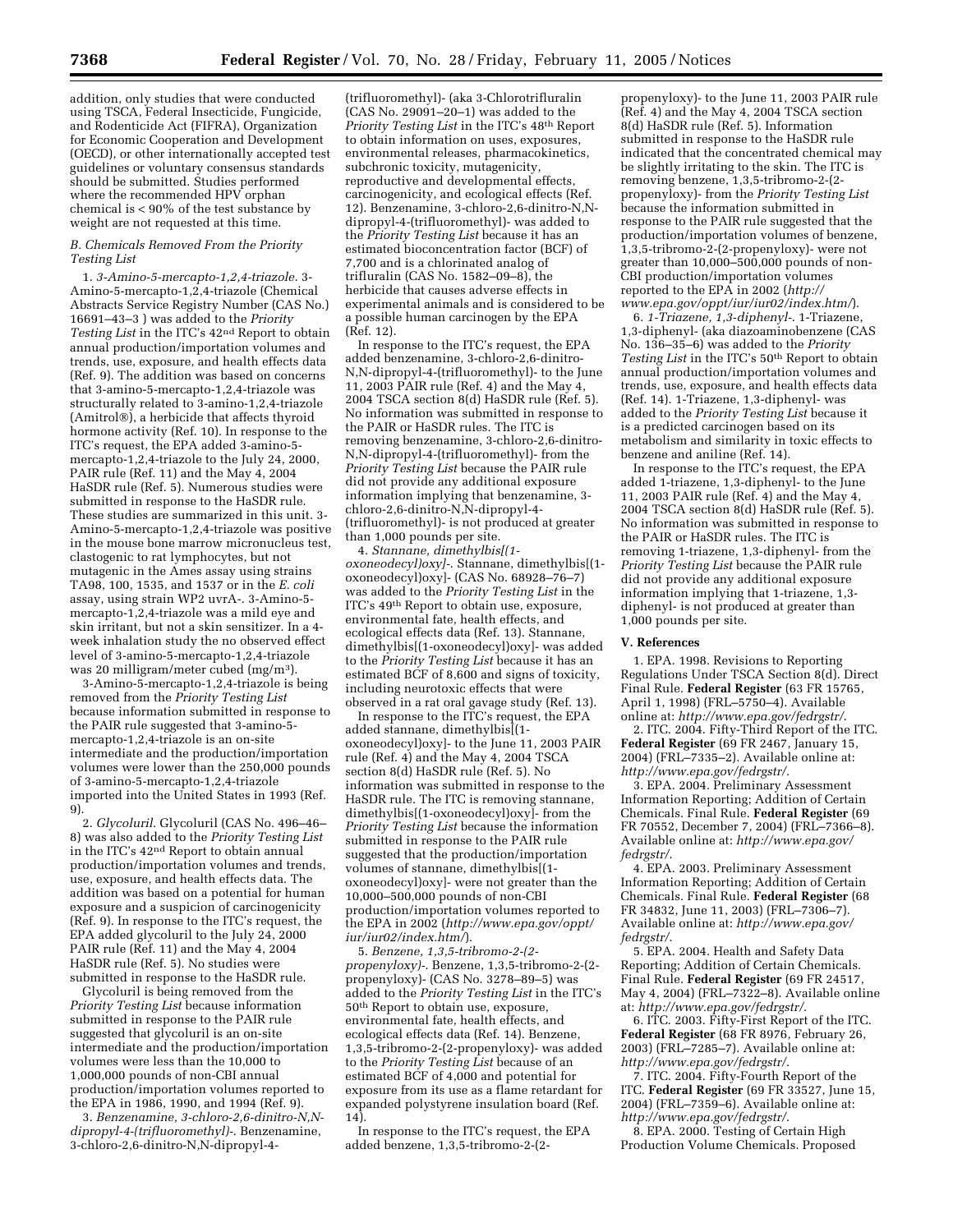Rule. **Federal Register** (65 FR 81658, December 26, 2000) (FRL–6758–4). Available online at: *http://www.epa.gov/fedrgstr/*.

9. ITC. 1998. Forty-Second Report of the ITC. **Federal Register** (63 FR 42554, August 7, 1998) (FRL–5797–8). Available online at: *http://www.epa.gov/fedrgstr/*.

10. Takaoka, M., M. Teranishi, and S. Manabe. 1994. Structure-Activity Relationships in 5-Substituted 3-Amino-1,2,4-Triazoles-Induced Goiters in Rats. *Journal of Toxicology and Pathology*. 7:429– 434.

11. EPA. 2000. Preliminary Assessment Information Reporting; Addition of Certain Chemicals. Final Rule. **Federal Register** (65 FR 45535, July 24, 2000) (FRL–6597–3). Available online at: *http://www.epa.gov/ fedrgstr/*.

12. ITC. 2001. Forty-Eighth Report of the ITC. **Federal Register** (66 FR 51276, October 5, 2001) (FRL–6786–7). Available online at: *http://www.epa.gov/fedrgstr/*.

13. ITC. 2002. Forty-Ninth Report of the ITC. **Federal Register** (67 FR 10298, March 6, 2002) (FRL–6820–8). Available online at: *http://www.epa.gov/fedrgstr/*.

14. ITC. 2002. Fiftieth Report of the ITC. **Federal Register** (67 FR 49530, July 30, 2002) (FRL–7183–7). Available online at: *http:// www.epa.gov/fedrgstr/*.

## **VI. The TSCA Interagency Testing Committee**

**Statutory Organizations and Their Representatives**

*Council on Environmental Quality* Vacant

*Department of Commerce*

*National Institute of Standards and Technology* Dianne Poster, Member Peter Barker, Alternate

*National Oceanographic and AtmosphericAdministration* Thomas P. O'Connor, Member, Chair Teri Rowles, Alternate

*Environmental Protection Agency* Gerry Brown, Member Paul Campanella, Alternate

*National Cancer Institute* Alan Poland, Member Shen Yang, Alternate

*National Institute of Environmental Health Sciences*

> Barbara Shane, Member Scott Masten, Alternate

*National Institute for Occupational Safety and Health*

Mark Toraason, Member Dennis W. Lynch, Alternate

*National Science Foundation* Marge Cavanaugh, Member Parag R. Chitnis, Alternate

*Occupational Safety and Health Administration* Maureen Ruskin, Member

**Liaison Organizations and Their** 

# **Representatives**

*Agency for Toxic Substances and Disease Registry*

Daphne Moffett, Member

*Consumer Product Safety Commission* Treye Thomas, Member Jacqueline Ferrante, Alternate

*Department of Agriculture* Clifford P. Rice, Member, Vice Chair Laura L. McConnell, Alternate

*Department of Defense* Warren Jederberg, Member

*Department of the Interior* Barnett A. Rattner, Member

*Food and Drug Administration* Kirk Arvidson, Alternate Ronald F. Chanderbhan, Alternate

*National Library of Medicine* Vera W. Hudson, Member

*National Toxicology Program* NIEHS, FDA, and NIOSH Members

*Technical Support Contractor* Syracuse Research Corporation

*ITC Staff* John D. Walker, Director Norma S. L. Williams, Executive Assistant

TSCA Interagency Testing Committee (7401), Office of Pollution Prevention and Toxics, Environmental Protection Agency, 1200 Pennsylvania Ave., NW., Washington, DC 20460–0001; e-mail address: *walker.johnd@epa.gov*; url: *http:// www.epa.gov/opptintr/itc/*.

| CAS No.       | <b>TSCA Inventory Name</b>                              | <b>Previous TSCA</b><br>section 8(d) rule<br>sunset date |
|---------------|---------------------------------------------------------|----------------------------------------------------------|
| $62 - 56 - 6$ | Thiourea                                                |                                                          |
| $74 - 97 - 5$ | Methane, bromochloro-                                   | 6/1/1997                                                 |
| $75 - 34 - 3$ | Ethane, 1,1-dichloro-                                   | 6/1/1997                                                 |
| $75 - 46 - 7$ | Methane, trifluoro-                                     |                                                          |
| $77 - 76 - 9$ | Propane, 2,2-dimethoxy-                                 |                                                          |
| $81 - 07 - 2$ | 1,2-Benzisothiazol-3(2H)-one, 1,1-dioxide               |                                                          |
| $81 - 16 - 3$ | 1-Naphthalenesulfonic acid, 2-amino-                    |                                                          |
| $81 - 84 - 5$ | 1H, 3H-Naphtho <sup>[1, 8-cd]</sup> pyran-1, 3-dione    | 6/30/1998                                                |
| $83 - 41 - 0$ | Benzene, 1,2-dimethyl-3-nitro-                          |                                                          |
| $84 - 69 - 5$ | 1,2-Benzenedicarboxylic acid, bis(2-methylpropyl) ester | 10/4/1992                                                |
| $85 - 40 - 5$ | 1H-Isoindole-1,3(2H)-dione, 3a,4,7,7a-tetrahydro-       |                                                          |
| $90 - 43 - 7$ | $[1,1'$ -Biphenyl]-2-ol                                 |                                                          |
| $91 - 68 - 9$ | Phenol, 3-(diethylamino)-                               |                                                          |
| $94 - 75 - 7$ | Acetic acid, (2,4-dichlorophenoxy)-                     |                                                          |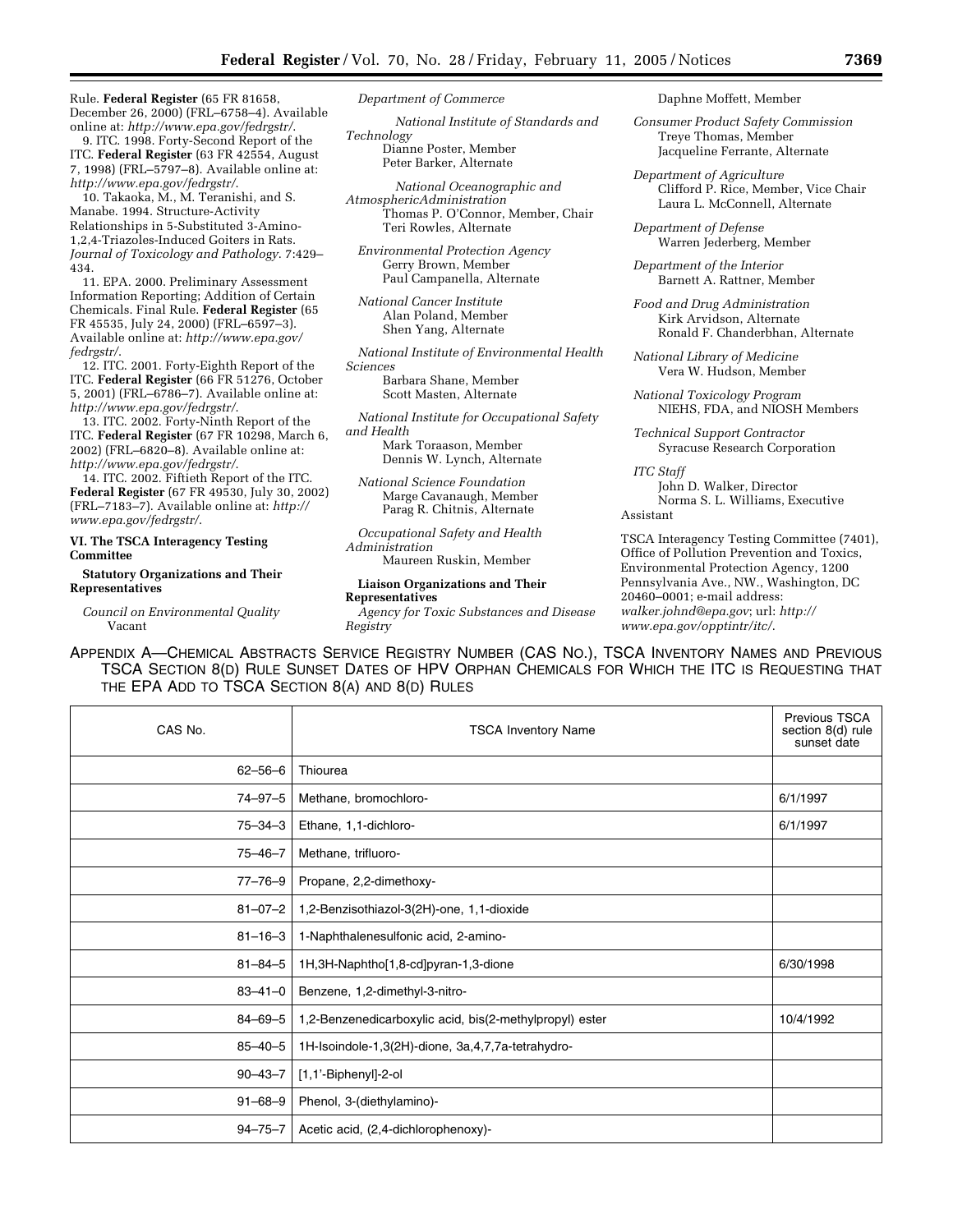| CAS No.        | <b>TSCA Inventory Name</b>                                                                                 | Previous TSCA<br>section 8(d) rule<br>sunset date |
|----------------|------------------------------------------------------------------------------------------------------------|---------------------------------------------------|
| $94 - 96 - 2$  | 1,3-Hexanediol, 2-ethyl-                                                                                   |                                                   |
| $95 - 94 - 3$  | Benzene, 1,2,4,5-tetrachloro-                                                                              | 10/4/1992                                         |
| $96 - 22 - 0$  | 3-Pentanone                                                                                                |                                                   |
| $96 - 23 - 1$  | 2-Propanol, 1,3-dichloro-                                                                                  |                                                   |
| $97 - 00 - 7$  | Benzene, 1-chloro-2,4-dinitro-                                                                             |                                                   |
| $98 - 09 - 9$  | Benzenesulfonyl chloride                                                                                   |                                                   |
| $98 - 16 - 8$  | Benzenamine, 3-(trifluoromethyl)-                                                                          |                                                   |
| $98 - 56 - 6$  | Benzene, 1-chloro-4-(trifluoromethyl)-                                                                     | 4/29/1993                                         |
| $99 - 51 - 4$  | Benzene, 1,2-dimethyl-4-nitro-                                                                             |                                                   |
| $100 - 64 - 1$ | Cyclohexanone, oxime                                                                                       |                                                   |
| $101 - 34 - 8$ | 9-Octadecenoic<br>acid,<br>12-(acetyloxy)-,<br>1,2,3-propanetriyl<br>ester,<br>(9Z,9'Z,9"Z,12R,12'R,12"R)- |                                                   |
| $104 - 66 - 5$ | Benzene, 1,1'-[1,2-ethanediylbis(oxy)]bis-                                                                 |                                                   |
| $104 - 93 - 8$ | Benzene, 1-methoxy-4-methyl-                                                                               |                                                   |
| $107 - 39 - 1$ | 1-Pentene, 2,4,4-trimethyl-                                                                                |                                                   |
| $107 - 40 - 4$ | 2-Pentene, 2,4,4-trimethyl-                                                                                |                                                   |
| $107 - 45 - 9$ | 2-Pentanamine, 2,4,4-trimethyl-                                                                            |                                                   |
| $110 - 18 - 9$ | 1,2-Ethanediamine, N,N,N',N'-tetramethyl-                                                                  |                                                   |
| $110 - 33 - 8$ | Hexanedioic acid, dihexyl ester                                                                            |                                                   |
| $111 - 44 - 4$ | Ethane, 1,1'-oxybis[2-chloro-                                                                              |                                                   |
| $111 - 85 - 3$ | Octane, 1-chloro-                                                                                          |                                                   |
| $111 - 91 - 1$ | Ethane, 1,1'-[methylenebis(oxy)]bis[2-chloro-                                                              |                                                   |
| $118 - 90 - 1$ | Benzoic acid, 2-methyl-                                                                                    |                                                   |
| $119 - 33 - 5$ | Phenol, 4-methyl-2-nitro-                                                                                  | 6/30/1998                                         |
| $121 - 69 - 7$ | Benzenamine, N,N-dimethyl-                                                                                 | 6/30/1998                                         |
| $121 - 82 - 4$ | 1,3,5-Triazine, hexahydro-1,3,5-trinitro-                                                                  |                                                   |
| $124 - 63 - 0$ | Methanesulfonyl chloride                                                                                   |                                                   |
| $127 - 68 - 4$ | Benzenesulfonic acid, 3-nitro-, sodium salt                                                                |                                                   |
| $131 - 57 - 7$ | Methanone, (2-hydroxy-4-methoxyphenyl)phenyl-                                                              |                                                   |
| $137 - 20 - 2$ | Ethanesulfonic acid, 2-[methyl[(9Z)-1-oxo-9- octadecenyl]amino]-, sodium salt                              | 12/28/1994                                        |
| $138 - 25 - 0$ | 1,3-Benzenedicarboxylic acid, 5-sulfo-, 1,3-dimethyl ester                                                 |                                                   |
| $139 - 40 - 2$ | 1,3,5-Triazine-2,4-diamine, 6-chloro-N,N'-bis(1-methylethyl)-                                              |                                                   |
| 140-08-9       | Ethanol, 2-chloro-, phosphite (3:1)                                                                        |                                                   |
| $140 - 93 - 2$ | Carbonodithioic acid, O-(1-methylethyl) ester, sodium salt                                                 |                                                   |
| $142 - 73 - 4$ | Glycine, N-(carboxymethyl)-                                                                                |                                                   |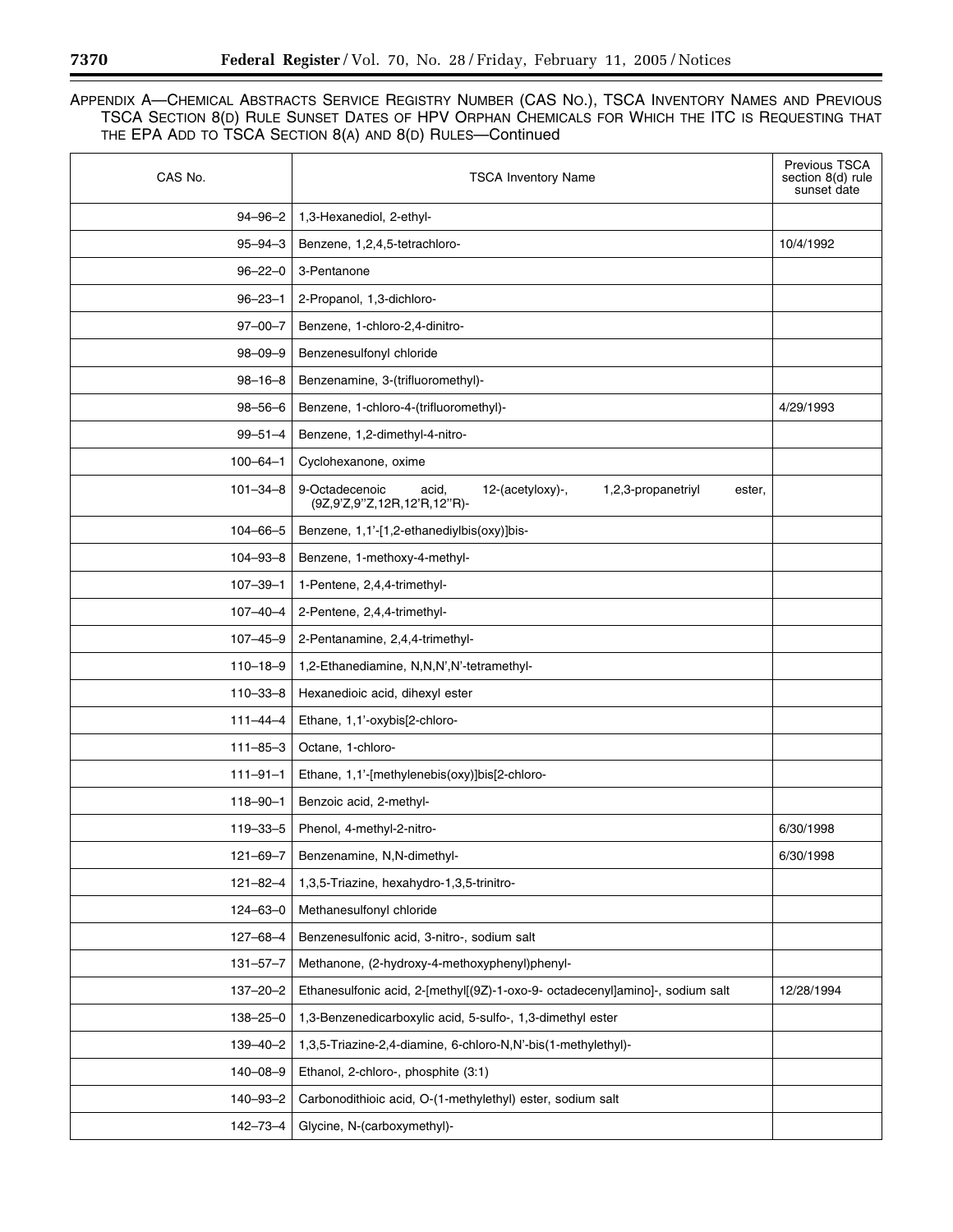| CAS No.         | <b>TSCA Inventory Name</b>                                                    | Previous TSCA<br>section 8(d) rule<br>sunset date |
|-----------------|-------------------------------------------------------------------------------|---------------------------------------------------|
| $150 - 50 - 5$  | Phosphorotrithious acid, tributyl ester                                       |                                                   |
| $307 - 35 - 7$  | 1-Octanesulfonyl fluoride, 1,1,2,2,3,3,4,4,5,5,6,6,7,7,8,8,8-heptadecafluoro- |                                                   |
| $330 - 54 - 1$  | Urea, N'-(3,4-dichlorophenyl)-N,N-dimethyl-                                   |                                                   |
| 460-00-4        | Benzene, 1-bromo-4-fluoro-                                                    |                                                   |
| $506 - 51 - 4$  | 1-Tetracosanol                                                                |                                                   |
| $506 - 52 - 5$  | 1-Hexacosanol                                                                 |                                                   |
| $513 - 74 - 6$  | Carbamodithioic acid, monoammonium salt                                       |                                                   |
| $515 - 40 - 2$  | Benzene, (2-chloro-1,1-dimethylethyl)-                                        |                                                   |
| $529 - 33 - 9$  | 1-Naphthalenol, 1,2,3,4-tetrahydro-                                           |                                                   |
| $529 - 34 - 0$  | 1(2H)-Naphthalenone, 3,4-dihydro-                                             |                                                   |
| $542 - 75 - 6$  | 1-Propene, 1,3-dichloro-                                                      |                                                   |
| $542 - 92 - 7$  | 1,3-Cyclopentadiene                                                           | 6/30/1998                                         |
| $557 - 61 - 9$  | 1-Octacosanol                                                                 |                                                   |
| 563-72-4        | Ethanedioic acid, calcium salt (1:1)                                          |                                                   |
| $579 - 66 - 8$  | Benzenamine, 2,6-diethyl-                                                     |                                                   |
| $590 - 19 - 2$  | 1,2-Butadiene                                                                 |                                                   |
| $592 - 45 - 0$  | 1,4-Hexadiene                                                                 |                                                   |
| $597 - 31 - 9$  | Propanal, 3-hydroxy-2,2-dimethyl-                                             | 6/30/1998                                         |
| $598 - 72 - 1$  | Propanoic acid, 2-bromo-                                                      |                                                   |
| $617 - 94 - 7$  | Benzenemethanol, .alpha.,.alpha.-dimethyl-                                    |                                                   |
| $625 - 55 - 8$  | Formic acid, 1-methylethyl ester                                              |                                                   |
| $628 - 13 - 7$  | Pyridine, hydrochloride                                                       |                                                   |
| $628 - 96 - 6$  | 1,2-Ethanediol, dinitrate                                                     |                                                   |
| $645 - 62 - 5$  | 2-Hexenal, 2-ethyl-                                                           |                                                   |
| $693 - 07 - 2$  | Ethane, 1-chloro-2-(ethylthio)-                                               |                                                   |
| 693-95-8        | Thiazole, 4-methyl-                                                           |                                                   |
| 756-80-9        | Phosphorodithioic acid, O,O-dimethyl ester                                    |                                                   |
| $870 - 72 - 4$  | Methanesulfonic acid, hydroxy-, monosodium salt                               |                                                   |
| $928 - 72 - 3$  | Glycine, N-(carboxymethyl)-, disodium salt                                    |                                                   |
| $939 - 97 - 9$  | Benzaldehyde, 4-(1,1-dimethylethyl)-                                          | 11/9/1993                                         |
| 1000-82-4       | Urea, (hydroxymethyl)-                                                        | 7/1/1993                                          |
| $1002 - 69 - 3$ | Decane, 1-chloro-                                                             |                                                   |
| $1111 - 78 - 0$ | Carbamic acid, monoammonium salt                                              |                                                   |
| 1115-20-4       | Propanoic acid, 3-hydroxy-2,2-dimethyl-, 3-hydroxy-2,2-dimethylpropyl ester   |                                                   |
| 1401-55-4       | Tannins                                                                       |                                                   |
|                 |                                                                               |                                                   |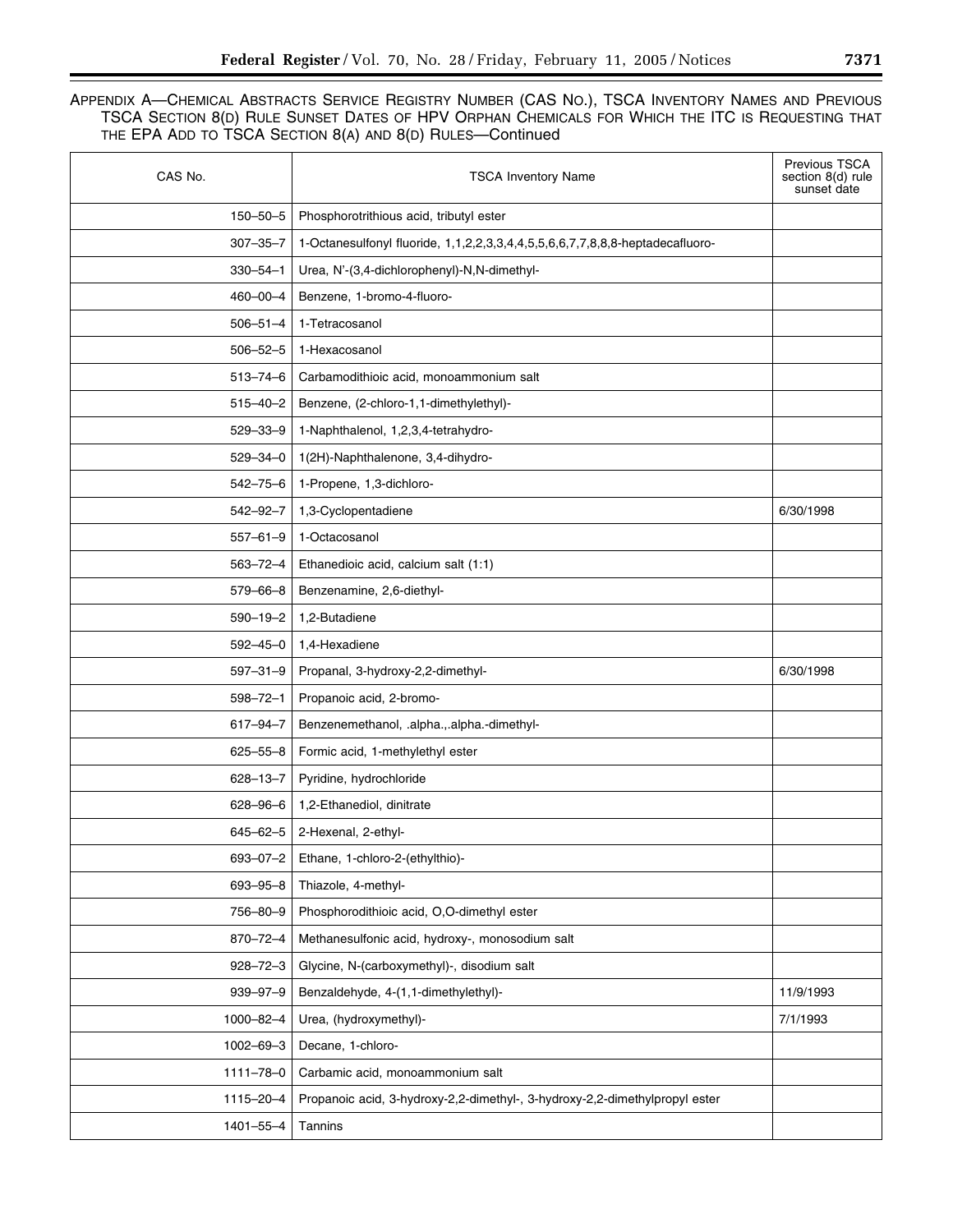| CAS No.         | <b>TSCA Inventory Name</b>                                                                                                      | <b>Previous TSCA</b><br>section 8(d) rule<br>sunset date |
|-----------------|---------------------------------------------------------------------------------------------------------------------------------|----------------------------------------------------------|
| 1445-45-0       | Ethane, 1,1,1-trimethoxy-                                                                                                       |                                                          |
| 1459-93-4       | 1,3-Benzenedicarboxylic acid, dimethyl ester                                                                                    |                                                          |
| $1498 - 51 - 7$ | Phosphorodichloridic acid, ethyl ester                                                                                          | 11/9/1993                                                |
| 1558-33-4       | Silane, dichloro(chloromethyl)methyl-                                                                                           |                                                          |
| 1646-75-9       | Propanal, 2-methyl-2-(methylthio)-, oxime                                                                                       |                                                          |
| 1691-99-2       | 1-Octanesulfonamide,<br>N-ethyl-1,1,2,2,3,3,4,4,5,5,6,6,7,7,8,8,8-heptadecafluoro-N-<br>(2-hydroxyethyl)-                       |                                                          |
| 1738-25-6       | Propanenitrile, 3-(dimethylamino)-                                                                                              |                                                          |
| 1912-24-9       | 1,3,5-Triazine-2,4-diamine, 6-chloro-N-ethyl-N'-(1-methylethyl)-                                                                |                                                          |
| 1918-02-1       | 2-Pyridinecarboxylic acid, 4-amino-3,5,6-trichloro-                                                                             |                                                          |
| 1929-82-4       | Pyridine, 2-chloro-6-(trichloromethyl)-                                                                                         |                                                          |
| 2152-64-9       | N-phenyl-4-[[4-(phenylamino)phenyl][4-(phenylimino)-2,5-<br>Benzenamine,<br>cyclohexadien-1-ylidene]methyl]-, monohydrochloride |                                                          |
| 2210-79-9       | Oxirane, [(2-methylphenoxy)methyl]-                                                                                             | 10/4/1992                                                |
| 2372-45-4       | 1-Butanol, sodium salt                                                                                                          |                                                          |
| 2409-55-4       | Phenol, 2-(1,1-dimethylethyl)-4-methyl-                                                                                         |                                                          |
| 2425-54-9       | Tetradecane, 1-chloro-                                                                                                          |                                                          |
| 2494-89-5       | Ethanol, 2-[(4-aminophenyl)sulfonyl]-, hydrogen sulfate (ester)                                                                 |                                                          |
| 2524-03-0       | Phosphorochloridothioic acid, O,O-dimethyl ester                                                                                |                                                          |
| 2611-00-9       | 3-Cyclohexene-1-carboxylic acid, 3-cyclohexen-1-ylmethyl ester                                                                  |                                                          |
| $2691 - 41 - 0$ | 1,3,5,7-Tetrazocine, octahydro-1,3,5,7-tetranitro-                                                                              |                                                          |
| 2702-72-9       | Acetic acid, (2,4-dichlorophenoxy)-, sodium salt                                                                                |                                                          |
| 2814-20-2       | 4(1H)-Pyrimidinone, 6-methyl-2-(1-methylethyl)-                                                                                 |                                                          |
| 2905-62-6       | Benzoyl chloride, 3,5-dichloro-                                                                                                 |                                                          |
| 2915-53-9       | 2-Butenedioic acid (2Z)-, dioctyl ester                                                                                         |                                                          |
| $3039 - 83 - 6$ | Ethenesulfonic acid, sodium salt                                                                                                |                                                          |
| $3088 - 31 - 1$ | Ethanol, 2-[2-(dodecyloxy)ethoxy]-, hydrogen sulfate, sodium salt                                                               |                                                          |
| 3132-99-8       | Benzaldehyde, 3-bromo-                                                                                                          | 6/30/1998                                                |
| 3338-24-7       | Phosphorodithioic acid, O,O-diethyl ester, sodium salt                                                                          |                                                          |
| 3386-33-2       | Octadecane, 1-chloro-                                                                                                           |                                                          |
| $3586 - 14 - 9$ | Benzene, 1-methyl-3-phenoxy-                                                                                                    | 6/30/1998                                                |
| 3710-84-7       | Ethanamine, N-ethyl-N-hydroxy-                                                                                                  |                                                          |
| 3779-63-3       | 1,3,5-Triazine-2,4,6(1H,3H,5H)-trione, 1,3,5-tris(6-isocyanatohexyl)-                                                           |                                                          |
| 3965-55-7       | 1,3-Benzenedicarboxylic acid, 5-sulfo-, 1,3-dimethyl ester, sodium salt                                                         |                                                          |
| 4035-89-6       | Imidodicarbonic diamide, N,N',2-tris(6-isocyanatohexyl)-                                                                        | 11/9/1993                                                |
| $4080 - 31 - 3$ | 3,5,7-Triaza-1-azoniatricyclo[3.3.1.13,7]decane, 1-(3-chloro-2-propenyl)-, chloride                                             |                                                          |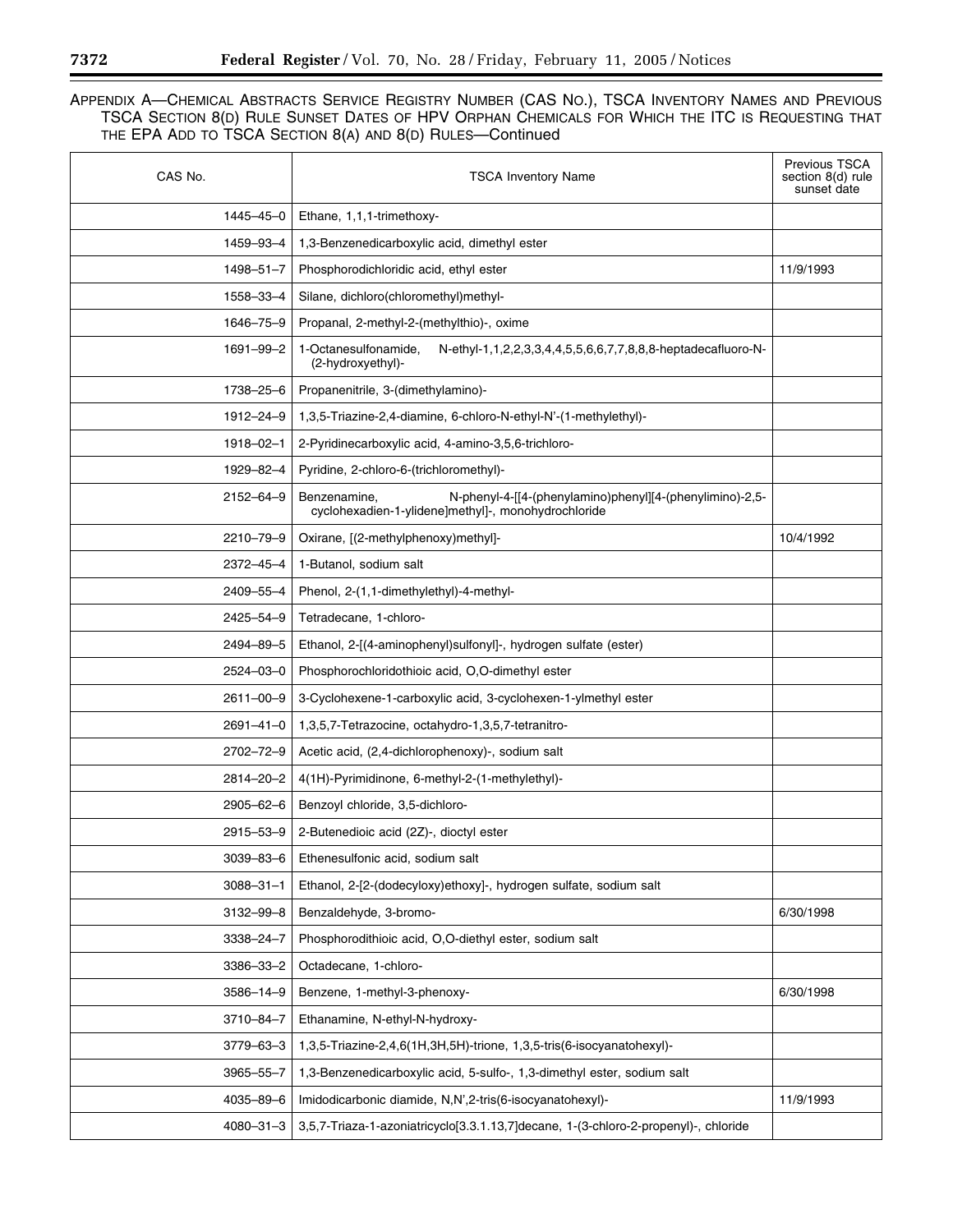| CAS No.         | <b>TSCA Inventory Name</b>                                                                                                                                                                                   | <b>Previous TSCA</b><br>section 8(d) rule<br>sunset date |
|-----------------|--------------------------------------------------------------------------------------------------------------------------------------------------------------------------------------------------------------|----------------------------------------------------------|
| 4170-30-3       | 2-Butenal                                                                                                                                                                                                    |                                                          |
| 4300-97-4       | Propanoyl chloride, 3-chloro-2,2-dimethyl-                                                                                                                                                                   |                                                          |
| 4316-73-8       | Glycine, N-methyl-, monosodium salt                                                                                                                                                                          |                                                          |
| 4860-03-1       | Hexadecane, 1-chloro-                                                                                                                                                                                        |                                                          |
| $5026 - 74 - 4$ | Oxiranemethanamine, N-[4-(oxiranylmethoxy)phenyl]-N- (oxiranylmethyl)-                                                                                                                                       |                                                          |
| $5216 - 25 - 1$ | Benzene, 1-chloro-4-(trichloromethyl)-                                                                                                                                                                       |                                                          |
| 5460-09-3       | 2,7-Naphthalenedisulfonic acid, 4-amino-5-hydroxy-, monosodium salt                                                                                                                                          |                                                          |
| $5915 - 41 - 3$ | 1,3,5-Triazine-2,4-diamine, 6-chloro-N-(1,1-dimethylethyl)-N'-ethyl-                                                                                                                                         |                                                          |
| 6473-13-8       | 2-Naphthalenesulfonic<br>6-[(2,4-diaminophenyl)azo]-3-[[4-[[4-[[7-[(2,4-<br>acid,<br>diaminophenyl)azo]-1-hydroxy-3-sulfo-2-naphthalenyl]azo]phenyl]amino]-3-<br>sulfophenyl]azo]-4-hydroxy-, trisodium salt |                                                          |
| 6863-58-7       | Butane, 2,2'-oxybis-                                                                                                                                                                                         |                                                          |
| 6865-35-6       | Octadecanoic acid, barium salt                                                                                                                                                                               |                                                          |
| 7320-37-8       | Oxirane, tetradecyl-                                                                                                                                                                                         | 10/40/1992                                               |
| 7446-81-3       | 2-Propenoic acid, sodium salt                                                                                                                                                                                |                                                          |
| 7795-95-1       | 1-Octanesulfonyl chloride                                                                                                                                                                                    |                                                          |
| $8001 - 58 - 9$ | Creosote                                                                                                                                                                                                     |                                                          |
| 10265-69-7      | Glycine, N-phenyl-, monosodium salt                                                                                                                                                                          |                                                          |
| 13749-94-5      | Ethanimidothioic acid, N-hydroxy-, methyl ester                                                                                                                                                              | 6/30/1998                                                |
| 13826-35-2      | Benzenemethanol, 3-phenoxy-                                                                                                                                                                                  |                                                          |
| 14143-60-3      | 2-Pyridinecarbonitrile, 4-amino-3,5,6-trichloro-                                                                                                                                                             |                                                          |
| 14666-94-5      | 9-Octadecenoic acid (9Z)-, cobalt salt                                                                                                                                                                       |                                                          |
| 17103-31-0      | Urea, sulfate (2:1)                                                                                                                                                                                          |                                                          |
| 17321-47-0      | Phosphoramidothioic acid, O,O-dimethyl ester                                                                                                                                                                 |                                                          |
| 17976–43–1      | 2,4,6,8,3,5,7-Benzotetraoxatriplumbacycloundecin-3,5,7-triylidene,<br>1,9-dihydro-1,9-<br>dioxo-                                                                                                             |                                                          |
| 19438-61-0      | 1,3-Isobenzofurandione, 5-methyl-                                                                                                                                                                            |                                                          |
| 19525-59-8      | Glycine, N-phenyl-, monopotassium salt                                                                                                                                                                       |                                                          |
| 20068-02-4      | 2-Butenenitrile, 2-methyl-, (2Z)-                                                                                                                                                                            |                                                          |
| 20227-53-6      | Phosphorous<br>2-(1,1-dimethylethyl)-4-[1-[3-(1,1-dimethylethyl)-4-<br>acid,<br>hydroxyphenyl]-1-methylethyl]phenyl bis(4-nonylphenyl) ester                                                                 |                                                          |
| 20469-71-0      | Hydrazinecarbodithioic acid, compd. with hydrazine (1:1)                                                                                                                                                     |                                                          |
| 21351-39-3      | Urea, sulfate (1:1)                                                                                                                                                                                          |                                                          |
| 22527-63-5      | Propanoic acid, 2-methyl-, 3-(benzoyloxy)-2,2,4-trimethylpentyl ester                                                                                                                                        |                                                          |
| 24448-09-7      | 1-Octanesulfonamide,<br>heptadecafluoro-N-(2-hy-<br>1, 1, 2, 2, 3, 3, 4, 4, 5, 5, 6, 6, 7, 7, 8, 8, 8-<br>droxyethyl)-N-methyl-                                                                              |                                                          |
| 24615-84-7      | 2-Propenoic acid, 2-carboxyethyl ester                                                                                                                                                                       |                                                          |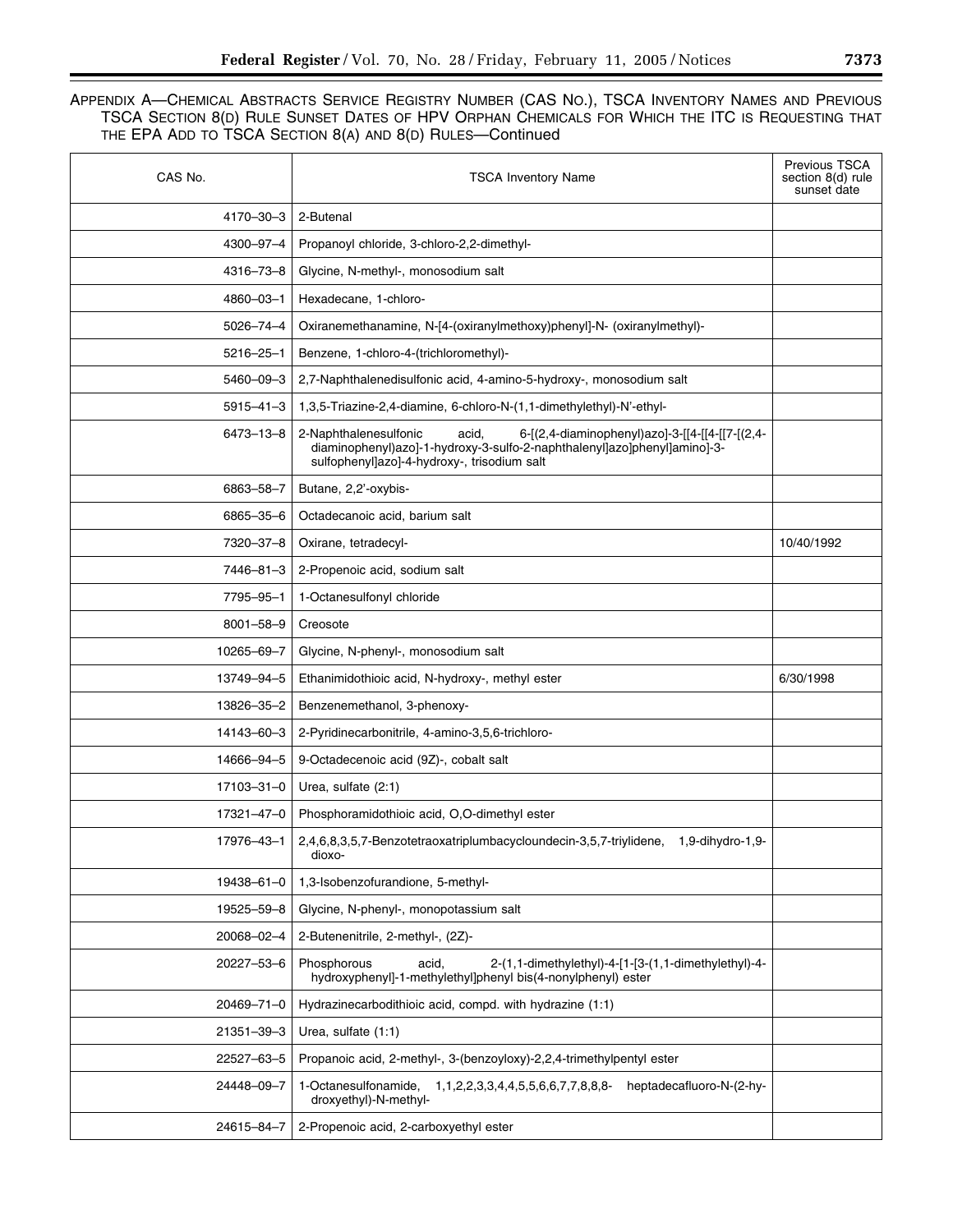| CAS No.          | <b>TSCA Inventory Name</b>                                                                           | Previous TSCA<br>section 8(d) rule<br>sunset date |
|------------------|------------------------------------------------------------------------------------------------------|---------------------------------------------------|
| 24794-58-9       | Formic acid, compd. with 2,2',2"-nitrilotris[ethanol] (1:1)                                          |                                                   |
| 25154-38-5       | Piperazineethanol                                                                                    |                                                   |
| 25168-05-2       | Benzene, chloromethyl-                                                                               |                                                   |
| 25168-06-3       | Phenol, (1-methylethyl)-                                                                             | 11/9/1993                                         |
| 25321-41-9       | Benzenesulfonic acid, dimethyl-                                                                      |                                                   |
| 25383-99-7       | Octadecanoic acid, 2-(1-carboxyethoxy)-1-methyl-2-oxoethyl ester, sodium salt                        |                                                   |
| 25586-42-9       | Phosphorous acid, tris(methylphenyl) ester                                                           |                                                   |
| 25646-71-3       | Methanesulfonamide, N-[2-[(4-amino-3-methylphenyl)ethylamino]ethyl]-, sulfate (2:3)                  |                                                   |
| 26377-29-7       | Phosphorodithioic acid, O,O-dimethyl ester, sodium salt                                              |                                                   |
| 26401-27-4       | Phosphorous acid, isooctyl diphenyl ester                                                            |                                                   |
| 26680-54-6       | 2,5-Furandione, dihydro-3-(octenyl)-                                                                 |                                                   |
| 27193-28-8       | Phenol, (1,1,3,3-tetramethylbutyl)-                                                                  | 6/30/1998                                         |
| 28106-30-1       | Benzene, ethenylethyl-                                                                               |                                                   |
| 28188-24-1       | Octadecanoic<br>2-(hydroxymethyl)-2-[[(1-oxooctadecyl)oxy]methyl]-1,3-<br>acid,<br>propanediyl ester |                                                   |
| 28777-98-2       | 2,5-Furandione, dihydro-3-(octadecenyl)-                                                             |                                                   |
| 28908-00-1       | Benzothiazole, 2-[(chloromethyl)thio]-                                                               |                                                   |
| 30574-97-1       | 2-Butenenitrile, 2-methyl-, (2E)-                                                                    |                                                   |
| 32072-96-1       | 2,5-Furandione, 3-(hexadecenyl)dihydro-                                                              |                                                   |
| 33509-43-2       | 1,2,4-Triazin-5(2H)-one, 4-amino-6-(1,1-dimethylethyl)-3,4-dihydro-3-thioxo-                         |                                                   |
| 34689-46-8       | Phenol, methyl-, sodium salt                                                                         |                                                   |
| 35203-06-6       | Benzenamine, 2-ethyl-6-methyl-N-methylene-                                                           |                                                   |
| 35203-08-8       | Benzenamine, 2,6-diethyl-N-methylene-                                                                |                                                   |
| 37439-34-2       | 2(1H)-Pyridinone, 3,5,6-trichloro-, sodium salt                                                      |                                                   |
| 37734-45-5       | Carbonochloridothioic acid, S-(phenylmethyl) ester                                                   |                                                   |
| 37764-25-3       | Acetamide, 2,2-dichloro-N,N-di-2-propenyl-                                                           |                                                   |
| 38185-06-7       | Benzenesulfonic acid, 4-chloro-3,5-dinitro-, potassium salt                                          |                                                   |
| $38321 - 18 - 5$ | Ethanol, 2-(2-butoxyethoxy)-, sodium salt                                                            |                                                   |
| 39515-51-0       | Benzaldehyde, 3-phenoxy-                                                                             | 6/30/1998                                         |
| 40630-63-5       | 1-Octanesulfonyl fluoride                                                                            |                                                   |
| 40876-98-0       | Butanedioic acid, oxo-, diethyl ester, ion(1-), sodium                                               |                                                   |
| 51632-16-7       | Benzene, 1-(bromomethyl)-3-phenoxy-                                                                  | 6/30/1998                                         |
| 52184-19-7       | Phenol, 2,4-bis(1,1-dimethylpropyl)-6-[(2- nitrophenyl)azo]-                                         |                                                   |
| 52556-42-0       | 1-Propanesulfonic acid, 2-hydroxy-3-(2-propenyloxy)-, monosodium salt                                |                                                   |
| 52663-57-7       | Ethanol, 2-butoxy-, sodium salt                                                                      |                                                   |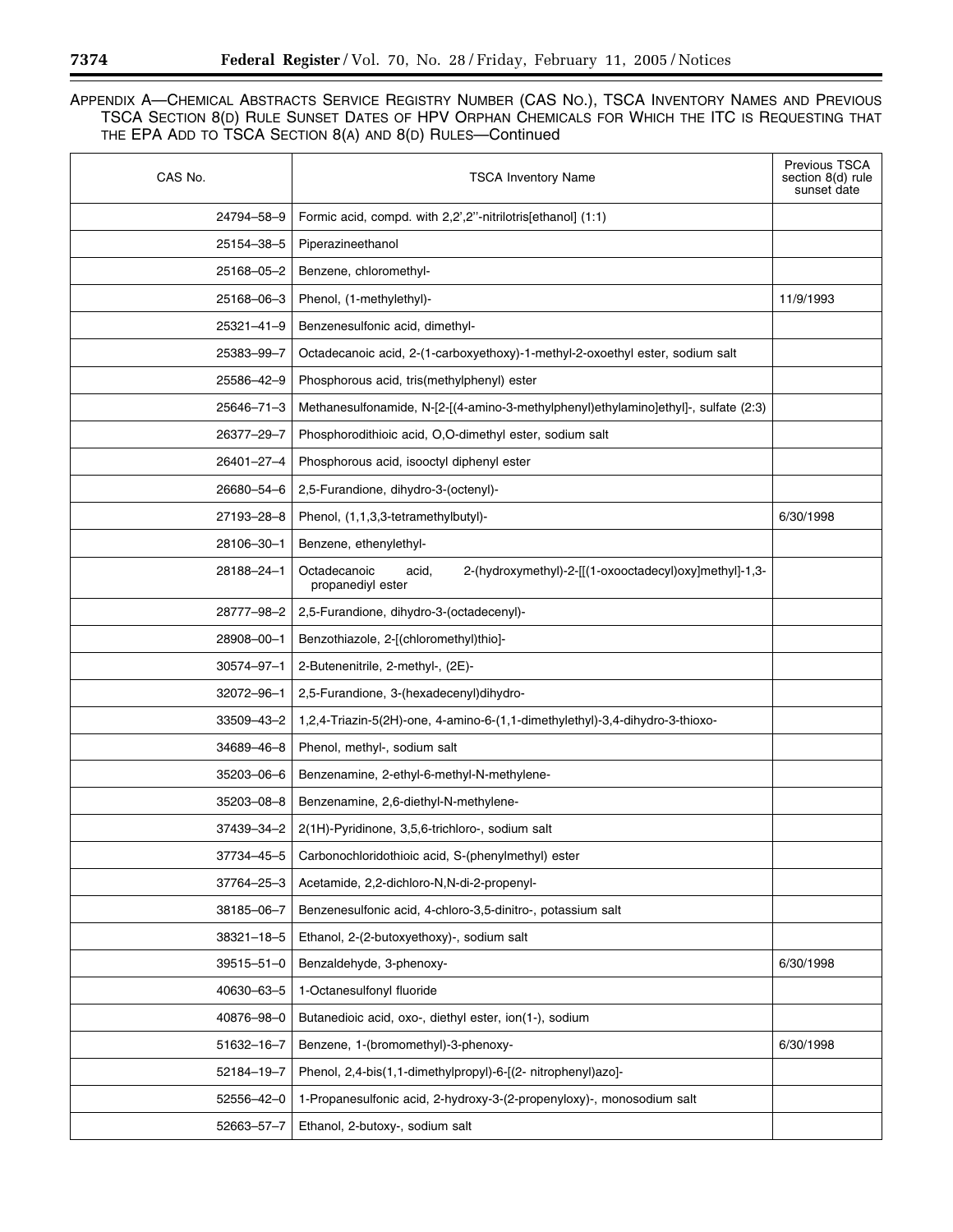| CAS No.    | <b>TSCA Inventory Name</b>                                                                                                                           | <b>Previous TSCA</b><br>section 8(d) rule<br>sunset date |
|------------|------------------------------------------------------------------------------------------------------------------------------------------------------|----------------------------------------------------------|
| 56038-89-2 | Benzenamine, N-(1-ethylpropyl)-3,5-dimethyl-                                                                                                         |                                                          |
| 56803-37-3 | Phosphoric acid, (1,1-dimethylethyl)phenyl diphenyl ester                                                                                            | 10/4/1992                                                |
| 57693-14-8 | bis[3-(hydroxy-.kappa.O)-4-[[2-(hydroxy-.kappa.O)-1-<br>Chromate(3-),<br>naphthalenyl]azo-.kappa.N1]-7-nitro-1-naphthalenesulfonato(3-)]-, trisodium |                                                          |
| 61788-76-9 | Alkanes, chloro                                                                                                                                      |                                                          |
| 61789-32-0 | Fatty acids, coco, 2-sulfoethyl esters, sodium salts                                                                                                 |                                                          |
| 61789-85-3 | Sulfonic acids, petroleum                                                                                                                            |                                                          |
| 63302-49-8 | Phosphorochloridous acid, bis(4-nonylphenyl) ester                                                                                                   |                                                          |
| 64742-24-1 | Sludges (petroleum), acid                                                                                                                            |                                                          |
| 64743-02-8 | Alkenes, C>10 .alpha.-                                                                                                                               |                                                          |
| 64743-03-9 | Phenols (petroleum)                                                                                                                                  |                                                          |
| 64771-71-7 | Paraffins (petroleum), normal C>10                                                                                                                   |                                                          |
| 65996-79-4 | Solvent naphtha (coal)                                                                                                                               |                                                          |
| 65996-80-7 | Ammonia liquor (coal)                                                                                                                                |                                                          |
| 65996-81-8 | Fuel gases, coke-oven                                                                                                                                |                                                          |
| 65996-82-9 | Tar oils, coal                                                                                                                                       |                                                          |
| 65996-83-0 | Extracts, coal tar oil alk.                                                                                                                          |                                                          |
| 65996-86-3 | Extract oils (coal), tar base                                                                                                                        |                                                          |
| 65996-87-4 | Extract residues (coal), tar oil alk.                                                                                                                |                                                          |
| 65996-89-6 | Tar, coal, high-temp.                                                                                                                                |                                                          |
| 65996-91-0 | Distillates (coal tar), upper                                                                                                                        |                                                          |
| 65996-92-1 | Distillates (coal tar)                                                                                                                               |                                                          |
| 66071-94-1 | Corn, steep liquor                                                                                                                                   |                                                          |
| 68081-86-7 | Phenol, nonyl derivs.                                                                                                                                |                                                          |
| 68082-78-0 | Lard, oil, Me esters                                                                                                                                 |                                                          |
| 68153-60-6 | Fatty acids, tall-oil, reaction products with diethylenetriamine, acetates                                                                           |                                                          |
| 68187-41-7 | Phosphorodithioic acid, O,O-di-C1-14-alkyl esters                                                                                                    |                                                          |
| 68187-57-5 | Pitch, coal tar-petroleum                                                                                                                            |                                                          |
| 68187-59-7 | Coal, anthracite, calcined                                                                                                                           |                                                          |
| 68188-18-1 | Paraffin oils, chlorosulfonated, saponified                                                                                                          |                                                          |
| 68308-74-7 | Amides, tall-oil fatty, N,N-di-Me                                                                                                                    |                                                          |
| 68309-16-0 | Fatty acids, tall-oil, 2-(2-hydroxyethoxy)ethyl esters                                                                                               |                                                          |
| 68309-27-3 | Fatty acids, tall-oil, sulfonated, sodium salts                                                                                                      |                                                          |
| 68334-01-0 | Disulfides, alkylaryl dialkyl diaryl, petroleum refinery spent caustic oxidn. products                                                               |                                                          |
| 68441-66-7 | Decanoic acid, mixed esters with dipentaerythritol, octanoic acid and valeric acid                                                                   |                                                          |
|            |                                                                                                                                                      |                                                          |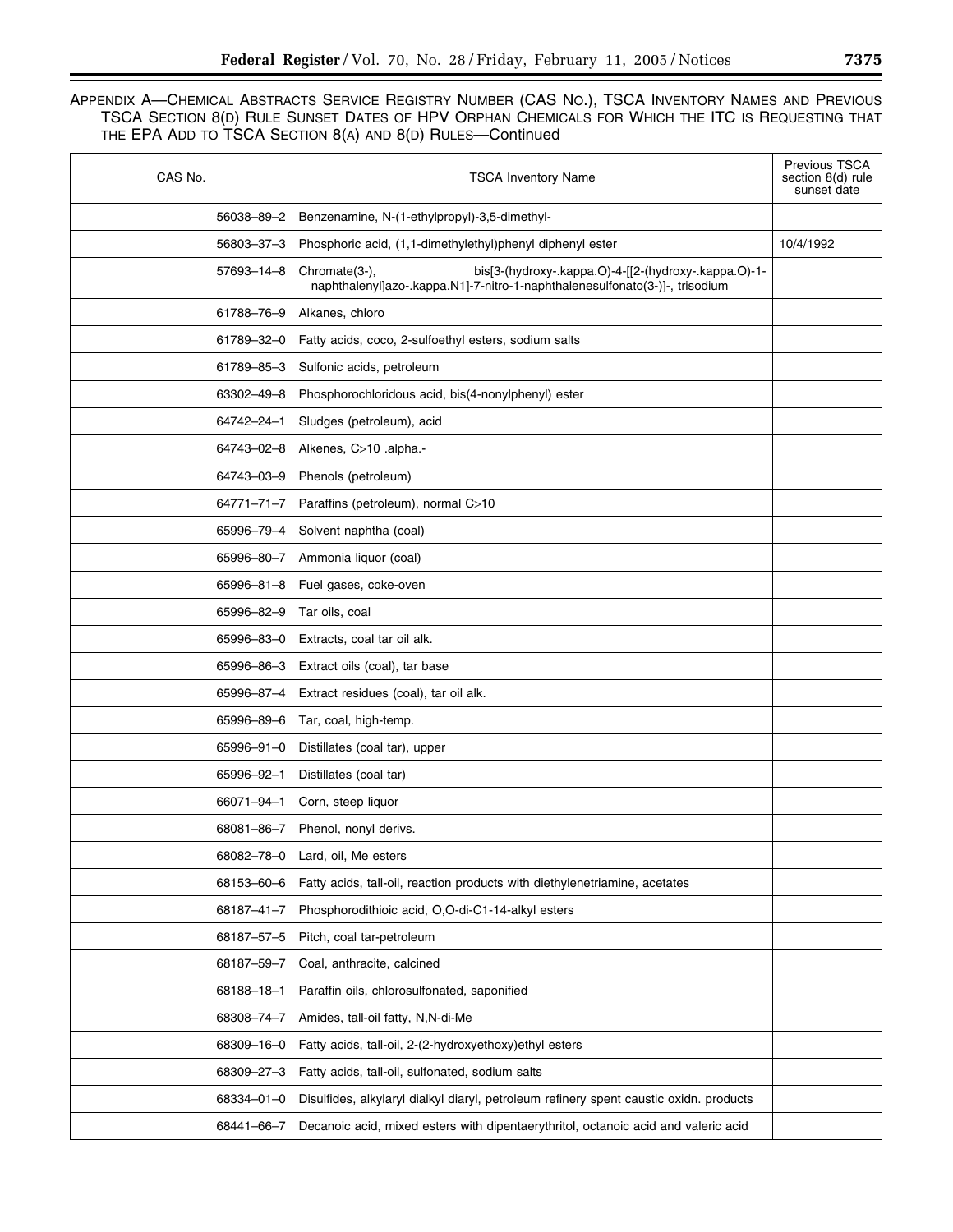| CAS No.    | <b>TSCA Inventory Name</b>                                                                                  | <b>Previous TSCA</b><br>section 8(d) rule<br>sunset date |
|------------|-------------------------------------------------------------------------------------------------------------|----------------------------------------------------------|
| 68442-60-4 | Acetaldehyde, reaction products with formaldehyde, by-products from                                         |                                                          |
| 68442-77-3 | 2-Butenediamide,<br>(2E)-, N,N'-bis[2-(4,5-dihydro-2-nortall-oil alkyl-1H-imidazol-1-<br>yl)ethyl] derivs.  |                                                          |
| 68476-80-2 | Fats and Glyceridic oils, vegetable, deodorizer distillates                                                 |                                                          |
| 68478-20-6 | Residues (petroleum), steam-cracked petroleum distillates cyclopentadiene conc.,<br>C4-cyclopentadiene-free |                                                          |
| 68512-63-0 | Benzene, ethenyl-, distn. residues                                                                          |                                                          |
| 68513-62-2 | Disulfides, C5-12-alkyl                                                                                     |                                                          |
| 68514-41-0 | Ketones, C12-branched                                                                                       |                                                          |
| 68515-89-9 | Barium, carbonate nonylphenol complexes                                                                     |                                                          |
| 68584-25-8 | Benzenesulfonic acid, C10-16-alkyl derivs., compds. with triethanolamine                                    |                                                          |
| 68602-81-3 | Distillates, hydrocarbon resin prodn. higher boiling                                                        |                                                          |
| 68603-84-9 | Carboxylic acids, C5-9                                                                                      |                                                          |
| 68608-59-3 | Ethane, 1,2-dichloro-, manuf. of, by-products from, distn. lights                                           |                                                          |
| 68609-05-2 | Cyclohexane, oxidized, non-acidic by-products, distn. lights                                                |                                                          |
| 68610-90-2 | 2-Butenedioic acid (2E)-, di-C8-18-alkyl esters                                                             |                                                          |
| 68649-42-3 | Phosphorodithioic acid, O,O-di-C1-14-alkyl esters                                                           |                                                          |
| 68650-36-2 | Aromatic hydrocarbons, C8, o-xylene-lean                                                                    |                                                          |
| 68782-97-8 | Distillates (petroleum), hydrofined lubricating-oil                                                         |                                                          |
| 68815-50-9 | Octadecanoic acid, reaction products with 2-[(2-aminoethyl)amino]ethanol                                    |                                                          |
| 68909-77-3 | Ethanol, 2,2'-oxybis-, reaction products with ammonia, morpholine derivs. residues                          |                                                          |
| 68915-05-9 | Fatty acids, tall-oil, low-boiling, reaction products with ammonia-ethanolamine reac-<br>tion by-products   |                                                          |
| 68915-39-9 | Cyclohexane, oxidized, aq. ext., sodium salt                                                                |                                                          |
| 68918-16-1 | Tar, coal, dried and oxidized                                                                               |                                                          |
| 68919-17-5 | Hydrocarbons, C12-20, catalytic alkylation by-products                                                      |                                                          |
| 68920-64-9 | Disulfides, di-C1-2-alkyl                                                                                   |                                                          |
| 68937-29-1 | 1,6-Hexanediol, distn. residues                                                                             |                                                          |
| 68937-69-9 | Carboxylic acids, C6-18 and C5-15-di-                                                                       |                                                          |
| 68937-70-2 | Carboxylic acids, C6-18 and C8-15-di-                                                                       |                                                          |
| 68937-72-4 | Carboxylic acids, di-, C4-11                                                                                |                                                          |
| 68953-70-8 | Oxirane, reaction products with ammonia, distn. residues                                                    |                                                          |
| 68953-80-0 | Benzene, mixed with toluene, dealkylation product                                                           |                                                          |
| 68955-37-3 | Acid chlorides, tallow, hydrogenated                                                                        |                                                          |
| 68955-76-0 | Aromatic hydrocarbons, C9-16, biphenyl deriv.-rich                                                          |                                                          |
| 68955-96-4 | Disulfides, dialkyl and di-Ph, naphtha sweetening                                                           |                                                          |